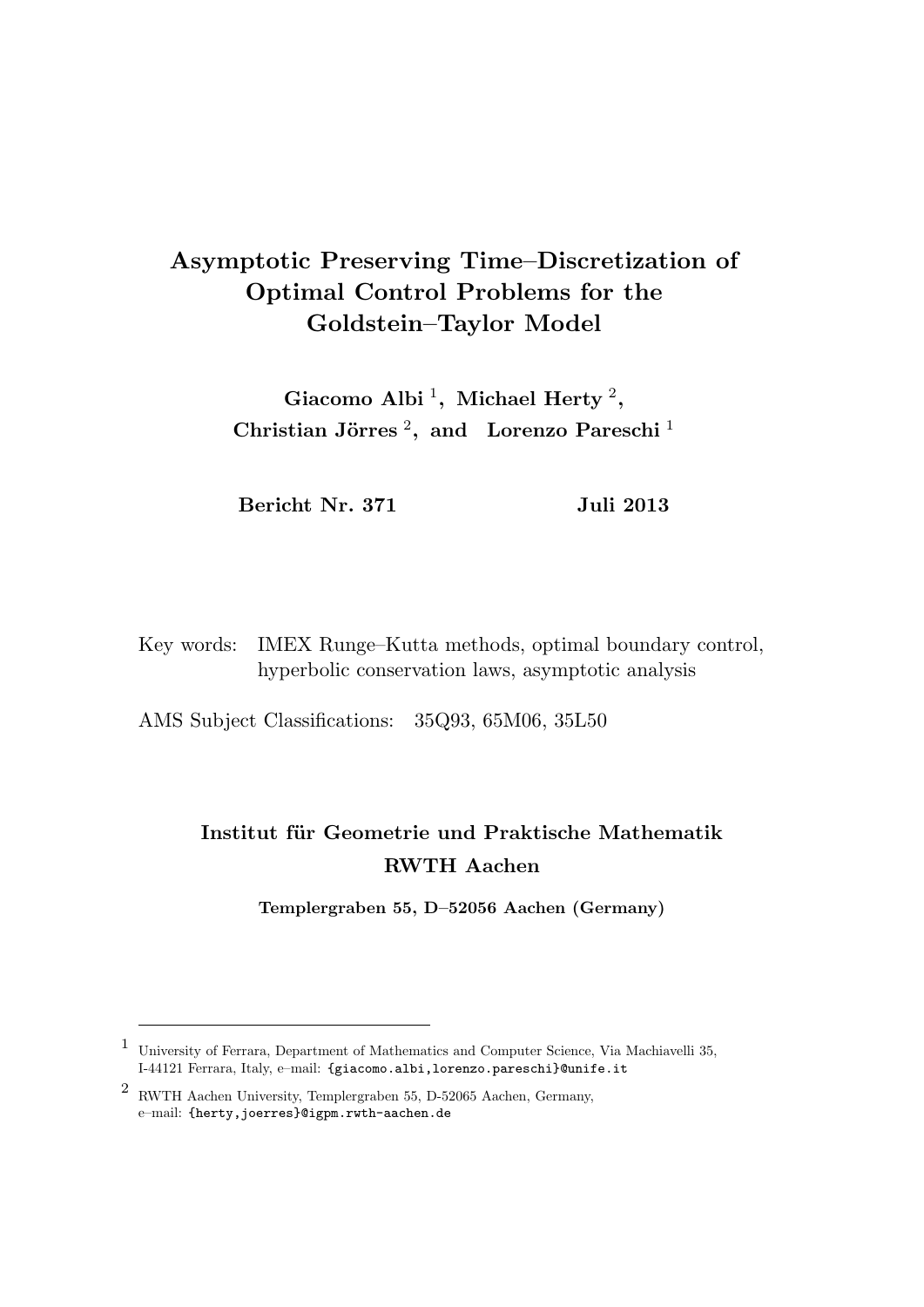# Asymptotic Preserving time-discretization of optimal control problems for the Goldstein–Taylor model

G. Albi <sup>\*1</sup>, M. Herty <sup>†2</sup>, C. Jörres <sup>‡2</sup>, and L. Pareschi <sup>§1</sup>

<sup>1</sup>University of Ferrara, Department of Mathematics and Computer Science, Via Machiavelli 35, I-44121 Ferrara, ITALY

<sup>2</sup>RWTH Aachen University, Templergraben 55, D-52065 Aachen, GERMANY

### July 31, 2013

#### Abstract

We consider the development of implicit-explicit time integration schemes for optimal control problems governed by the Goldstein–Taylor model. In the diffusive scaling this model is a hyperbolic approximation to the heat equation. We investigate the relation of time integration schemes and the formal Chapman-Enskog type limiting procedure. For the class of stiffly accurate implicit–explicit Runge–Kutta methods (IMEX) the discrete optimality system also provides a stable numerical method for optimal control problems governed by the heat equation. Numerical examples illustrate the expected behavior.

Keywords: IMEX Runge–Kutta methods, optimal boundary control, hyperbolic conservation laws, asymptotic analysis

# 1 Introduction

We are interested in numerical methods for time discretization of optimal control problems of type  $(1.1)$ . The construction of such methods for control problems involving differential equations has been an intensive field of research recently [9, 19, 20, 28, 34, 43]. Applications



<sup>∗</sup> giacomo.albi@unife.it

<sup>†</sup>herty@igpm.rwth-aachen.de

<sup>‡</sup> joerres@igpm.rwth-aachen.de

<sup>§</sup> lorenzo.pareschi@unife.it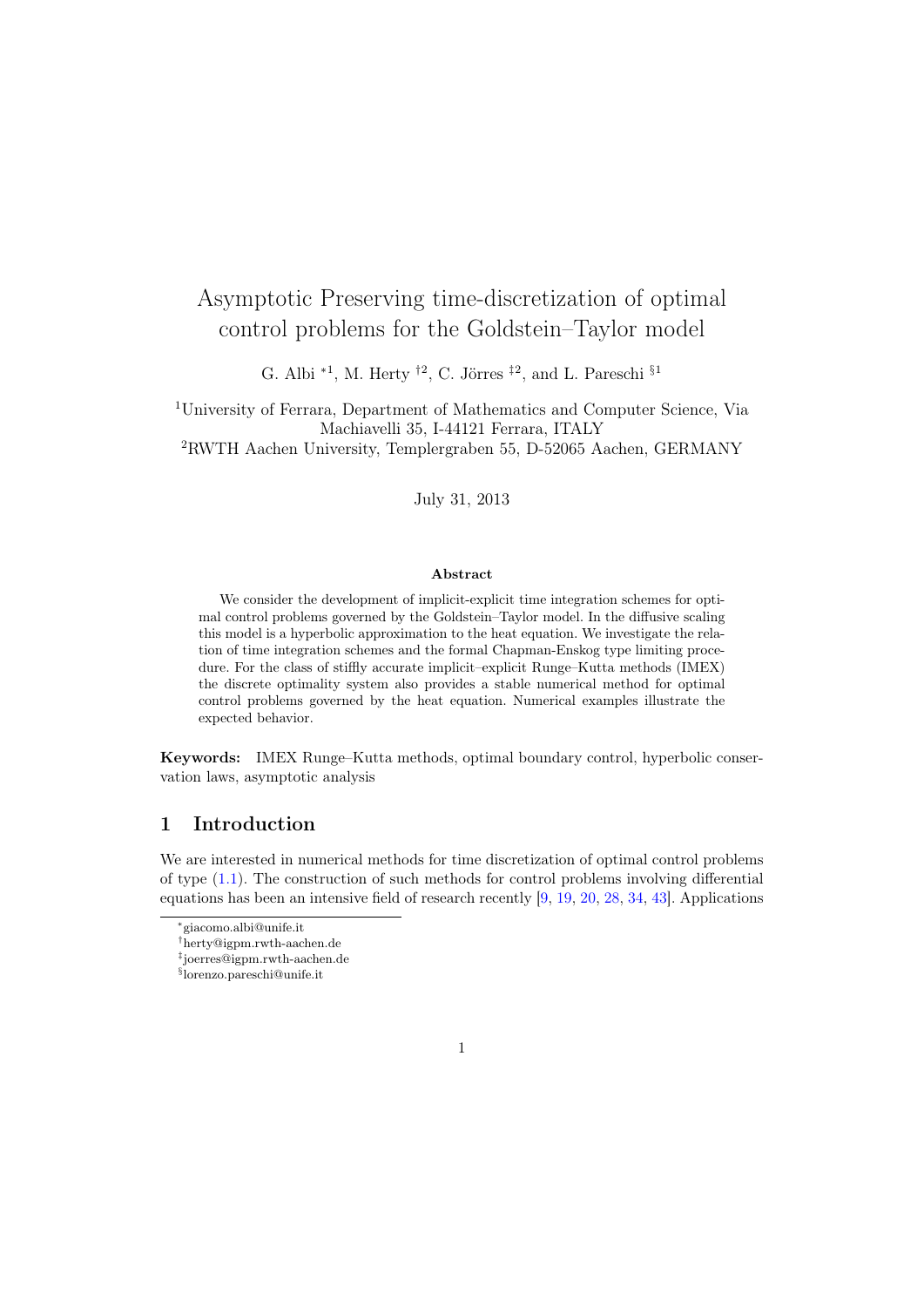of such methods can be found in several disciplines, form aerospace and mechanical engineering to the life sciences. In particular, many applications involves systems of differential equations of the form

$$
y'(t) = f(y(t), t) + \frac{1}{\varepsilon} g(y(t), t),
$$
\n(1.1)

where f and  $q$ , eventually obtained as suitable finite-difference or finite-element approximations of spatial derivatives, induce considerably different time scales indicated by the small parameter  $\varepsilon > 0$  in the previous equation. Therefore, to avoid fully implicit integrators, it is highly desirable to have a combination of implicit and explicit (IMEX) discretization terms to resolve stiff and non–stiff dynamics accordingly. For Runge–Kutta methods such schemes have been studied in [1, 11, 18, 31, 32, 35, 36].

Control problems with respect to IMEX methods have been investigated also in [29, 30] in the case of fixed positive value of  $\varepsilon > 0$ . Among the most relevant examples for IMEX scheme are the time discretization of hyperbolic balance laws and kinetic equations. As discussed in [32, 36] the construction of such methods imply new difficulties due to the appearance of coupled order conditions and to the possible loss of accuracy close to stiff regimes  $\varepsilon \ll \Delta t$  and  $\Delta t$  being the time discretization of the numerical scheme. In contrary to the existing work [29, 30] we focus here on optimal control problems where the time integration schemes also allow a accurate resolution in the stiff regime. As a prototype example including already the major difficulties for such methods we choose the Goldstein-Taylor model (1.3). This equation already contains several ingredients typical to linear kinetic transport models and serves as a prototype and test case for numerical integration schemes. The model describes the time evolution of two particle densities  $f^+(x,t)$  and  $f^-(x,t)$ , with  $x \in \Omega \subset \mathbb{R}$  and  $t \in \mathbb{R}^+$ , where  $f^+(x,t)$  (respectively  $f^-(x,t)$ ) denotes the density of particles at time  $t > 0$  traveling along a straight line with velocity  $+c$  (respectively  $-c$ ). The particle may change with rate  $\sigma$  the direction. The differential model can be written as

$$
f_t^+ + cf_x^+ = \sigma \left( f^- - f^+ \right), f_t^- - cf_x^- = \sigma \left( f^+ - f^- \right).
$$
 (1.2)

Introducing the macroscopic variables

$$
\rho = f^+ + f^-, \qquad j = c(f^+ - f^-)
$$

we obtain the equivalent form

$$
\rho_t + j_x = 0,
$$
  
\n
$$
j_t + c^2 \rho_x = -2\sigma j.
$$
\n(1.3)

We introduce a linear quadratic optimal control problem subject to a relaxed hyperbolic system of balance laws. Let  $\Omega = [0, 1]$ , terminal time  $T > 0$ , regularisation parameter  $\nu \geq 0$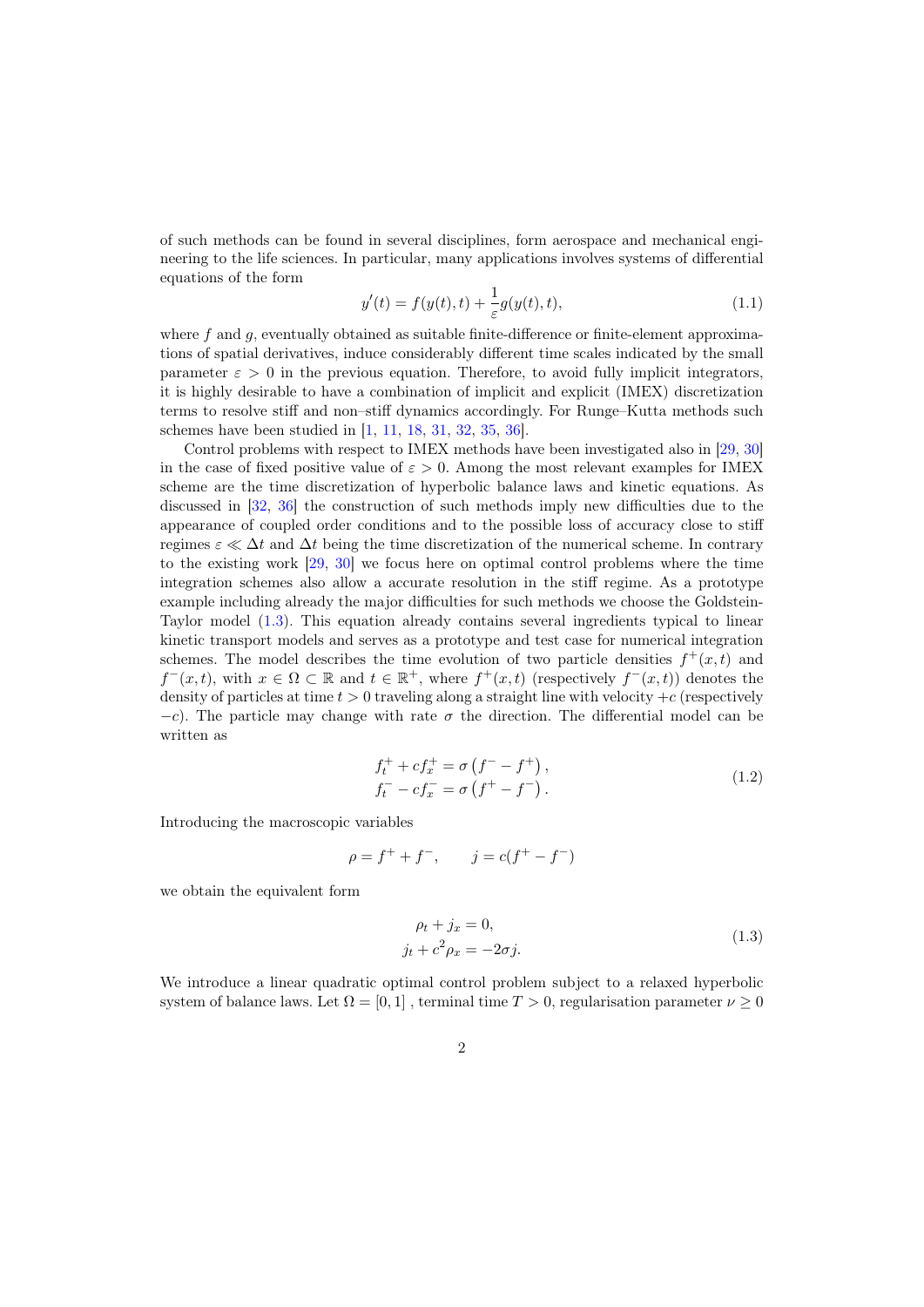and let  $u(t)$  be the control. The function  $\rho_d(x)$  is a desired state. To simplify notation we set  $c^2 = 2\sigma = 1/\varepsilon^2$  and  $\varepsilon > 0$  is the non-negative relaxation parameter.

The optimization problem then reads

$$
\min J(\rho, u) = \frac{1}{2} \int_0^1 (\rho(x, T) - \rho_d(x))^2 dx + \frac{\nu}{2} \int_0^T u^2(t) dt \tag{1.4}
$$

subject to

$$
\rho_t + j_x = 0,\tag{1.5a}
$$

$$
j_t + \frac{1}{\varepsilon^2} \rho_x = -\frac{1}{\varepsilon^2} j. \tag{1.5b}
$$

$$
\varepsilon^{1} \varepsilon^{2} \varepsilon^{2} \varepsilon^{2} \varepsilon^{2} \tag{1.5c}
$$
\n
$$
\rho(x, 0) = \rho_0, \qquad i(x, 0) = i_0 \tag{1.5c}
$$

$$
j(0,t) = 0, \t j(1,t) - \rho(1,t) = -u(t) \t (1.5d)
$$

Further, we set box constraints for the control

$$
u_l(t) \le u(t) \le u_r(t)
$$

In the limit case  $\varepsilon \to 0$ , (1.5b) formally yields

$$
j(x,t) = -\rho_x(x,t).
$$

Plugging this into (1.5a) yields the heat equation

$$
\rho_t = \rho_{xx}
$$

and the optimal control problem  $(1.4) - (1.5)$  reduces to a problem studied for example in [39]. Obviously, we expect a similar behavior for a numerical discretization. This property, called asymptotic preserving, has been investigated for the simulation of Goldstein–Taylor like models in [11, 18, 31] but has not yet been studied in the context of control problems. The paper is organized as follows. In Section 2 we introduce the temporal discretization of problem (1.5) and describe in detail the resulting semi–discretized optimal control problems. We investigate which numerical integration schemes yield a stable approximation to the resulting optimality conditions. In the third section we show how to provide a stable discretization scheme in the parabolic regime by introducing a splitting and applying the formal Chapman-Enskog type limiting procedure. In Section 4 we present numerical results on the several implicit explicit Runge–Kutta methods (IMEX) schemes for the limiting problem as well as on an example taken from [39]. Definitions for properties of the IMEX schemes are collected for convenience in the appendix A.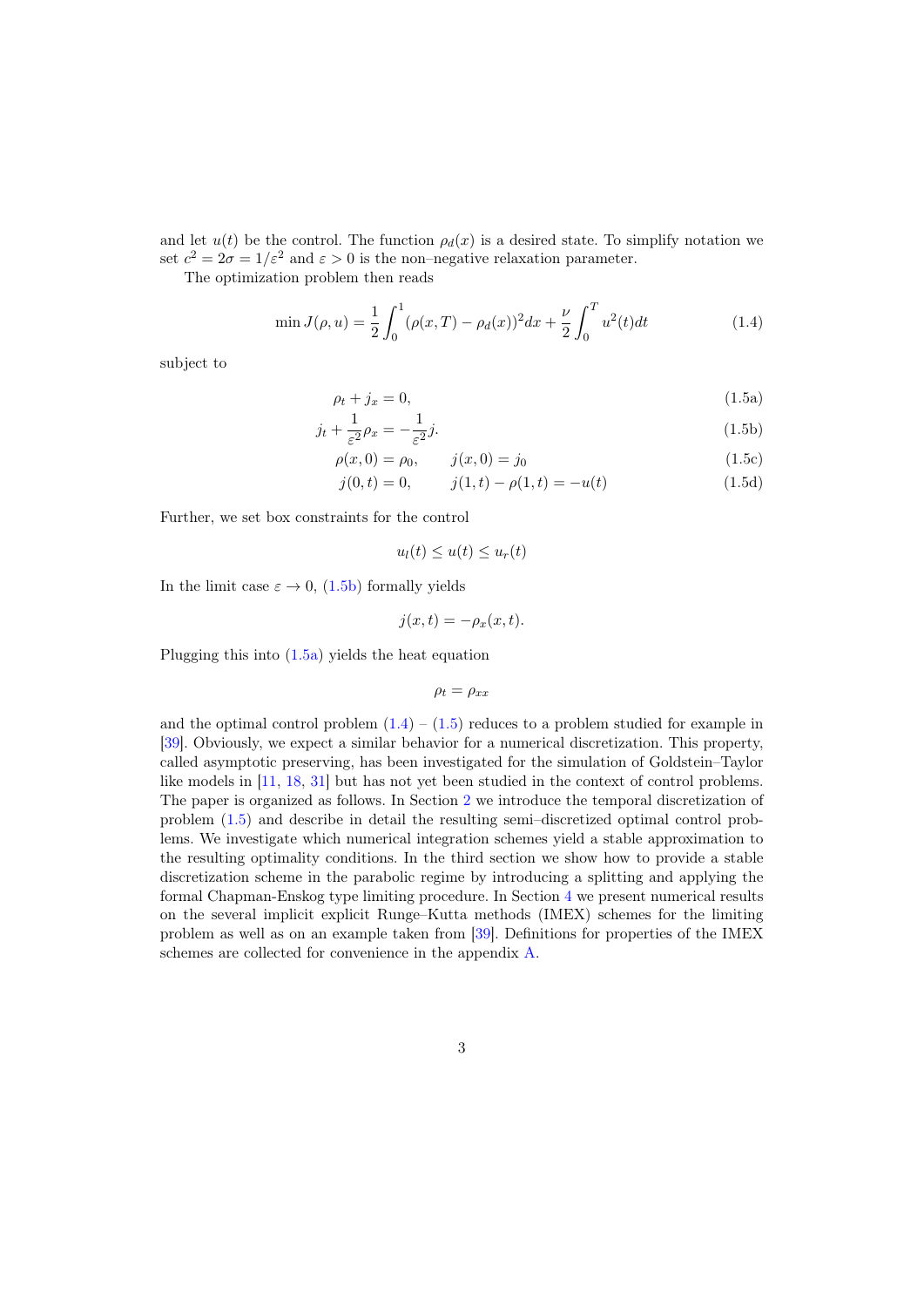# 2 The semi–discretized problem

We are interested to derive a numerical time integration scheme which allows to treat the optimal control problem  $(1.4)$ – $(1.5)$  for all values of  $\varepsilon \in [0,1]$ , including in particular the limit case  $\varepsilon = 0$ . Therefore, we leave a side the treatment of the discretization of the spatial variable  $x$  as well as theoretical aspects of the differentiability of solutions  $(\rho, J)$  of equation (1.5). We remark that the semigroup generated by a nonlinear hyperbolic conservation/balance law is generically non-differentiable in  $L^1$  even in the scalar onedimensional (1-D) case. More details on the differential structure of solutions are found in [12, 13, 14], on convergence results for first–order numerical schemes and scalar conservation laws are found in [4, 17, 24, 26, 27, 41] Numerical methods for the optimal control problems of scalar hyperbolic equations have been discussed in  $[3, 23, 25, 42]$ . In  $[21, 22]$ , the adjoint equation has been discretized using a Lax-Friedrichs-type scheme, obtained by including conditions along shocks and modifying the Lax-Friedrichs numerical viscosity. Convergence of the modified Lax-Friedrichs scheme has been rigorously proved in the case of a smooth convex flux function. Convergence results have also been obtained in [40] for the class of schemes satisfying the one-sided Lipschitz condition (OSLC) and in [3] for a first–order implicit-explicit finite-volume method. To the best of our knowledge there does not exists a convergence theory for spatial discretization of control problems subject to hyperbolic systems with source terms so far.

In view of the previous discussion the interest is on the availability of suitable time– integration schemes for the arising optimal control problem. We consider therefore a semi– discretized problem in time. We further skip the spatial dependence whenever the intention is clear. The system (1.5a) consists of a stiff and a non–stiff part we employ diagonal implicit explicit Runge–Kutta methods (IMEX). Convergence order of such schemes for positive  $\varepsilon$ and the property of symplecticity has been analysed in [30]. In the following we briefly review IMEX methods and discuss a splitting [11] in order to also resolve efficiently the stiff limiting problem  $(\varepsilon = 0)$ .

An s–stage IMEX Runge–Kutta method is characterized by the  $s \times s$  matrices  $\tilde{A}$ , A and vectors  $\tilde{c}, c, \tilde{b}, b \in \mathbb{R}^s$ , represented by the double Butcher tableau:

Explicit: 
$$
\frac{\tilde{c} \mid \tilde{A}}{\tilde{b}^T}
$$
 Implicit:  $\frac{c \mid A}{b^T}$ 

We refer to the appendix A for further definitions and examples of IMEX RK schemes. Applying an IMEX time–discretization to the Goldstein-Taylor model (1.5) yields in the limit  $\varepsilon = 0$  an explicit numerical scheme for the heat equation [11]. This is only stable provided the parabolic CFL condition  $\Delta t \approx \Delta x^2$  holds true. This is highly undesirable and therefore, a splitting has been introduced such that also in the limit  $\varepsilon = 0$  an implicit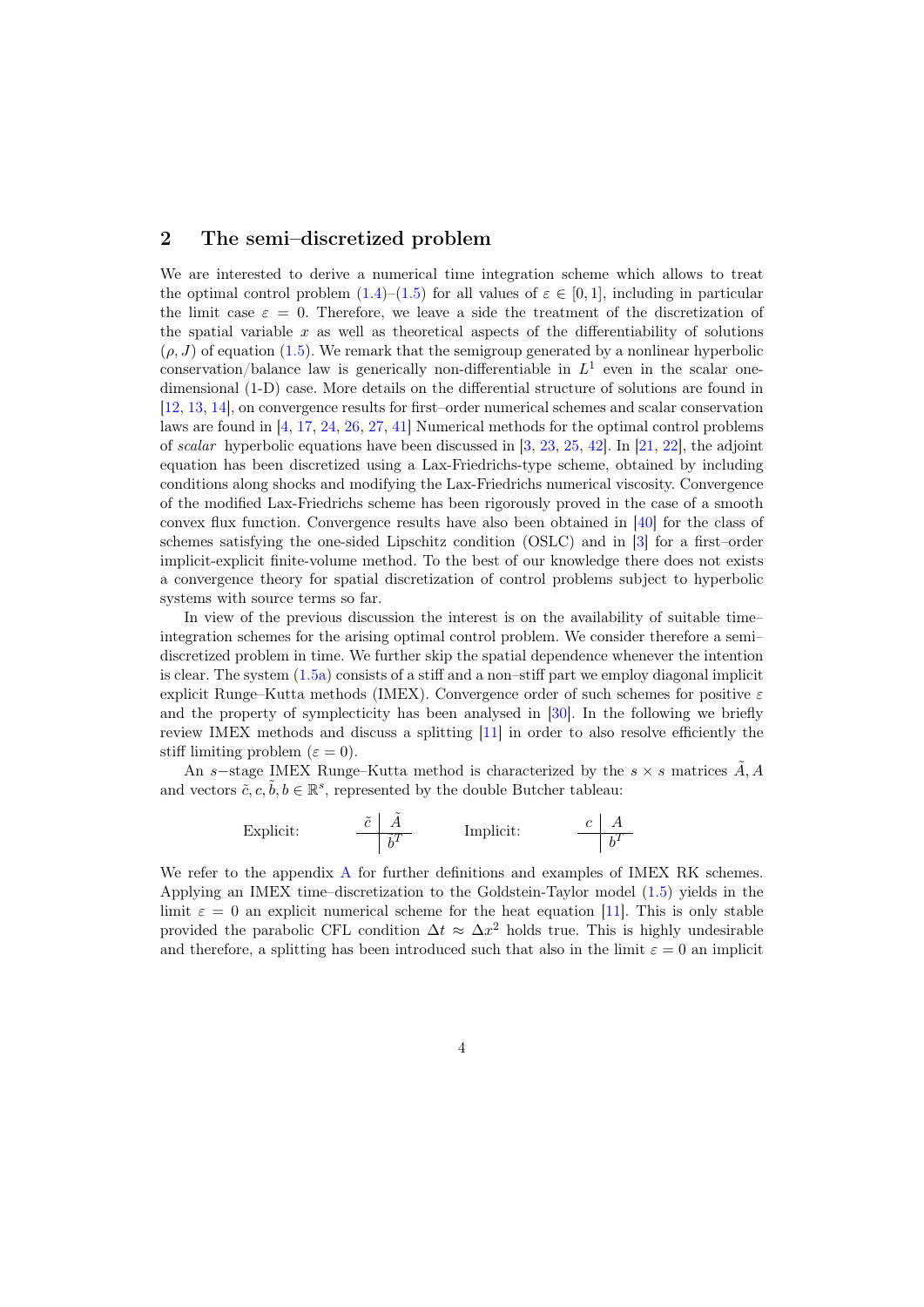discretization of the heat equation can be obtained. We rewrite  $(1.5a)$  as

$$
\rho_t = -\overbrace{(j + \mu \rho_x)_x}^{explicit} + \overbrace{(\mu \rho_{xx})}^{implicit}
$$
\n(2.1)

where  $\mu = \mu(\varepsilon) \ge 0$  is such that  $\mu(0) = 1$  and leave equation (1.5b) unchanged. Within an IMEX time discretization we treat explicitly the first term and implicitly the second term as indicated in (2.1). It remains to discuss the choice of  $\mu$  in equation 2.1 depending on  $\varepsilon$ . Using formal Chapman–Enkog expansion for this choice, presented in section B, we observe that in the diffusive limit  $\varepsilon = 0$  the term  $j + \mu \rho_x$  vanishes.

Combining the previous computations we state the semi–discretized problem for an s–stage IMEX scheme. Introduce a temporal grid of size  $\Delta t$  and N equally spaced grid points  $t_n$  such that  $T = \Delta t N$  and  $t_1 = 0$ . Let  $\rho^n = \rho(t_n, \cdot), j^n = j(t_n, \cdot), \mathbf{e} = (1, \dots, 1) \in \mathbb{R}^s$ and denote by  $\mathbf{R} = (R_{\ell}(\cdot))_{\ell=1}^{s}$  the s stage variables and similarly for **J**. For notational simplicity we discretize the control on the same temporal grid  $u^n = u(t_n)$ . However, this is not necessary for the derived results and other approaches can be used. We prescribe boundary conditions in the case  $\varepsilon > 0$  as follows: Since in the limit  $\varepsilon = 0$  we obtain  $j(t,x) = -\rho_x(t,x)$  we add  $j^n(1) = -\rho_x^n(1)$  and  $j^n(0) = -\rho_x^n(0)$  as boundary conditions. Further let  $\mathcal{M} = \text{diag}(\mu_l) \in \mathbb{R}^{s \times s}$  define the values of  $\mu_l$  for the levels  $l = 1, \ldots, s$ .

Then, the semi–discretization of problem (1.5) reads

$$
\min \frac{1}{2} \int_0^1 (\rho^N(x) - \rho_d(x))^2 dx + \Delta t \frac{\nu}{2} \sum_{n=1}^N (u^n)^2,
$$
  
\n
$$
\mathbf{R} = \rho^n \mathbf{e} - \Delta t \tilde{A} (\partial_x \mathbf{J} + \mathcal{M} \partial_{xx}^2 \mathbf{R}) + \Delta t A (\mathcal{M} \partial_{xx}^2 \mathbf{R}),
$$
  
\n
$$
\varepsilon^2 \mathbf{J} = \varepsilon^2 j^n \mathbf{e} - \Delta t A (\partial_x \mathbf{R} + \mathbf{J}),
$$
  
\n
$$
\rho^{n+1} = \rho^n - \Delta t \tilde{b}^T (\partial_x \mathbf{J} + \mathcal{M} \partial_{xx}^2 \mathbf{R}) + \Delta t b^T (\mathcal{M} \partial_{xx}^2 \mathbf{R}),
$$
  
\n
$$
\varepsilon^2 j^{n+1} = \varepsilon^2 j^n - \Delta t b^T (\partial_x \mathbf{R} + \mathbf{J}),
$$
  
\n
$$
\rho^1 = \rho_0 \quad j^1 = j_0,
$$
  
\n
$$
j^n(0) = 0, \quad j^n(1) - \rho^n(1) = -u^n,
$$
  
\n
$$
j^n(0) = -\rho_x^n(0), \quad j^n(1) = -\rho^n(1)_x.
$$
  
\n(2.2)

Using formal computations we derive the (adjoint) equations  $(2.3)$  for the Lagrange multipliers  $(p^n, q^n)_{n=1}^N$  and the corresponding stage variables **P**, **Q** with **P** =  $(P_\ell(\cdot))_{\ell=1}^s$ ,  $P_\ell \in \mathbb{R}^s$  and  $\mathbf{Q}$  respectively.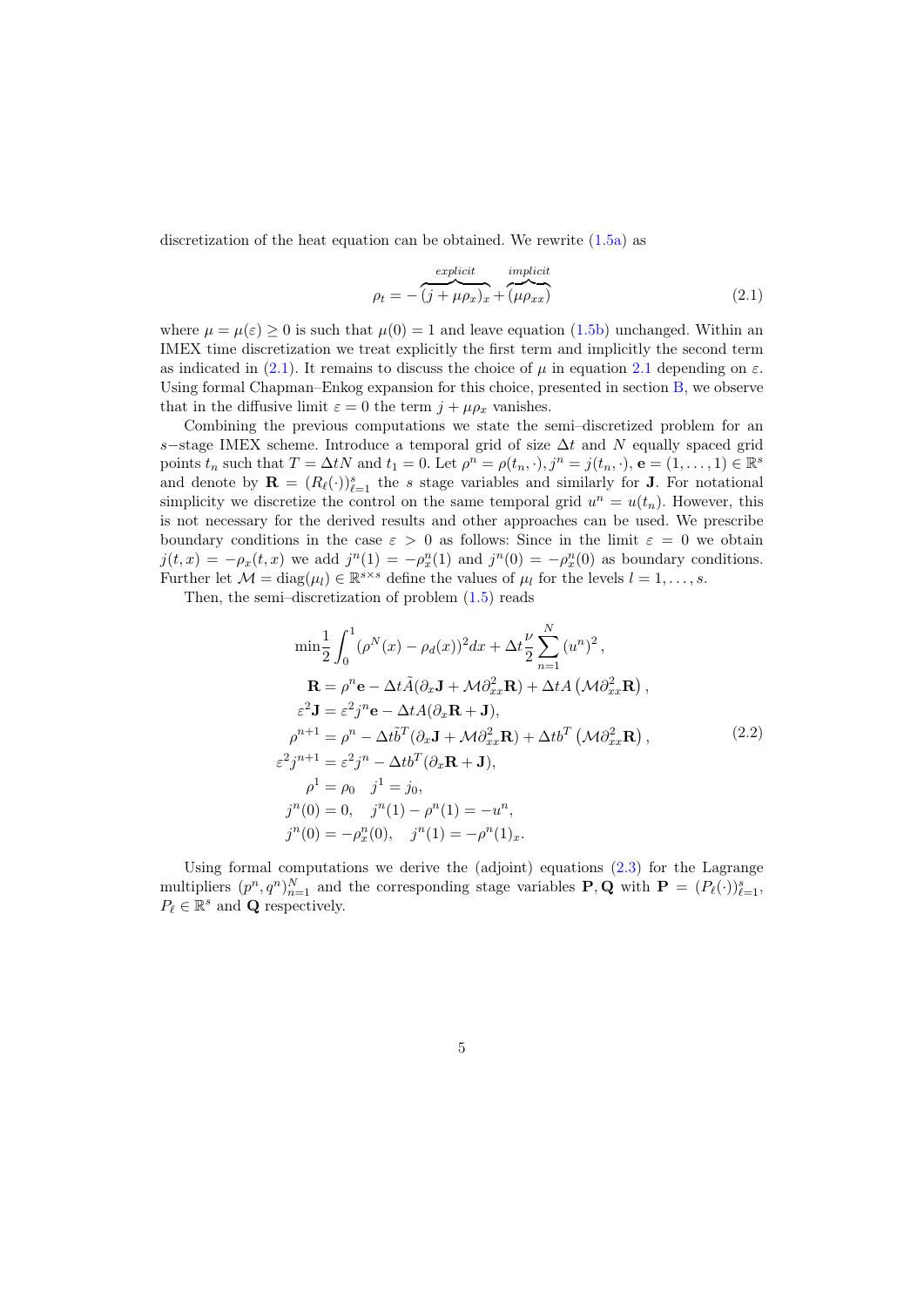$$
p^{n} = p^{n+1} + e^{T} \mathbf{P}, \qquad \rho^{N} - \rho_{d} - p^{N} = 0,
$$
  
\n
$$
\varepsilon^{2} q^{n} = \varepsilon^{2} q^{n+1} + \varepsilon^{2} e^{T} \mathbf{Q}, \qquad \varepsilon^{2} q^{N} = 0,
$$
  
\n
$$
\mathbf{P} = \Delta t \left( \partial_{x} (A^{T} \mathbf{Q}) + \partial_{x} q^{n+1} b \right) - \Delta t \mathcal{M} \left( \partial_{xx}^{2} (\tilde{A}^{T} \mathbf{P}) + \partial_{xx}^{2} p^{n+1} \tilde{b} \right)
$$
  
\n
$$
+ \Delta t \mathcal{M} \left( \partial_{xx}^{2} (A^{T} \mathbf{P}) + \partial_{xx}^{2} p^{n+1} b \right),
$$
  
\n
$$
\varepsilon^{2} \mathbf{Q} = - \Delta t \left( A^{T} \mathbf{Q} + q^{n+1} b \right) + \Delta t \left( \partial_{x} (\tilde{A}^{T} \mathbf{P}) + \partial_{x} p^{n+1} \tilde{b} \right).
$$
\n(2.3)

We obtain boundary conditions for  $(2.3)$  as

$$
q^{n}(0) = 0, \quad q^{n}(1) + p^{n}(1) = 0, \quad q^{n}(0) = p_{x}^{n}(0) \quad \text{and} \quad q^{n}(1) = p_{x}^{n}(1). \tag{2.4}
$$

Furthermore, we consider under the assumption of using a type A scheme (we leave on purpose a definitions of these scheme in appendix A) the limit case  $\varepsilon = 0$  of the optimal control problem (1.5). Note that for  $\varepsilon = 0$  we have  $\mathcal{M} =$  Id. The semi-discretized problem is

$$
\min \frac{1}{2} \int_0^1 (\rho^N(x) - \rho_d(x))^2 dx + \Delta t \frac{\nu}{2} \sum_{n=1}^N (u^n)^2
$$
  
\n
$$
\mathbf{R} = \rho^n \mathbf{e} - \Delta t \tilde{A} (\partial_x \mathbf{J} + \partial_{xx}^2 \mathbf{R}) + \Delta t A (\partial_{xx}^2 \mathbf{R})
$$
  
\n
$$
\mathbf{J} = -\partial_x \mathbf{R}
$$
  
\n
$$
\rho^{n+1} = \rho^n - \Delta t \tilde{b}^T (\partial_x \mathbf{J} + \partial_{xx}^2 \mathbf{R}) + \Delta t b^T (\partial_{xx}^2 \mathbf{R})
$$
  
\n
$$
\rho^1 = \rho_0 \quad \rho_x^n(0) = 0, \quad \rho_x^n(1) + \rho^n(1) = u^n,
$$
\n(2.5)

and the corresponding adjoint equations are given by (2.6).

$$
p^{n} = p^{n+1} + e^{T} \mathbf{P}, \qquad \rho^{N} - \rho_{d} - p^{N} = 0,
$$
  
\n
$$
\mathbf{P} = \partial_{x} \overline{\mathbf{Q}} - \Delta t \left( \partial_{xx}^{2} (\tilde{A}^{T} \mathbf{P}) + \partial_{xx}^{2} p^{n+1} \tilde{b} \right)
$$
  
\n
$$
+ \Delta t \left( \partial_{xx}^{2} (A^{T} \mathbf{P}) + \partial_{xx}^{2} p^{n+1} b \right)
$$
  
\n
$$
\overline{\mathbf{Q}} = \Delta t \left( \partial_{x} (\tilde{A}^{T} \mathbf{P}) + \partial_{x} p^{n+1} \tilde{b} \right)
$$
\n(2.6)

We obtain boundary conditions for  $(2.6)$  as

$$
p_x^n(1) + p^n(1) = 0, \quad \text{and} \quad p_x^n(0) = 0.
$$
 (2.7)

The relation between the limiting problem and the small  $\varepsilon$  limit of the adjoint equations (2.3) and (2.6) is summarized in the following Lemma.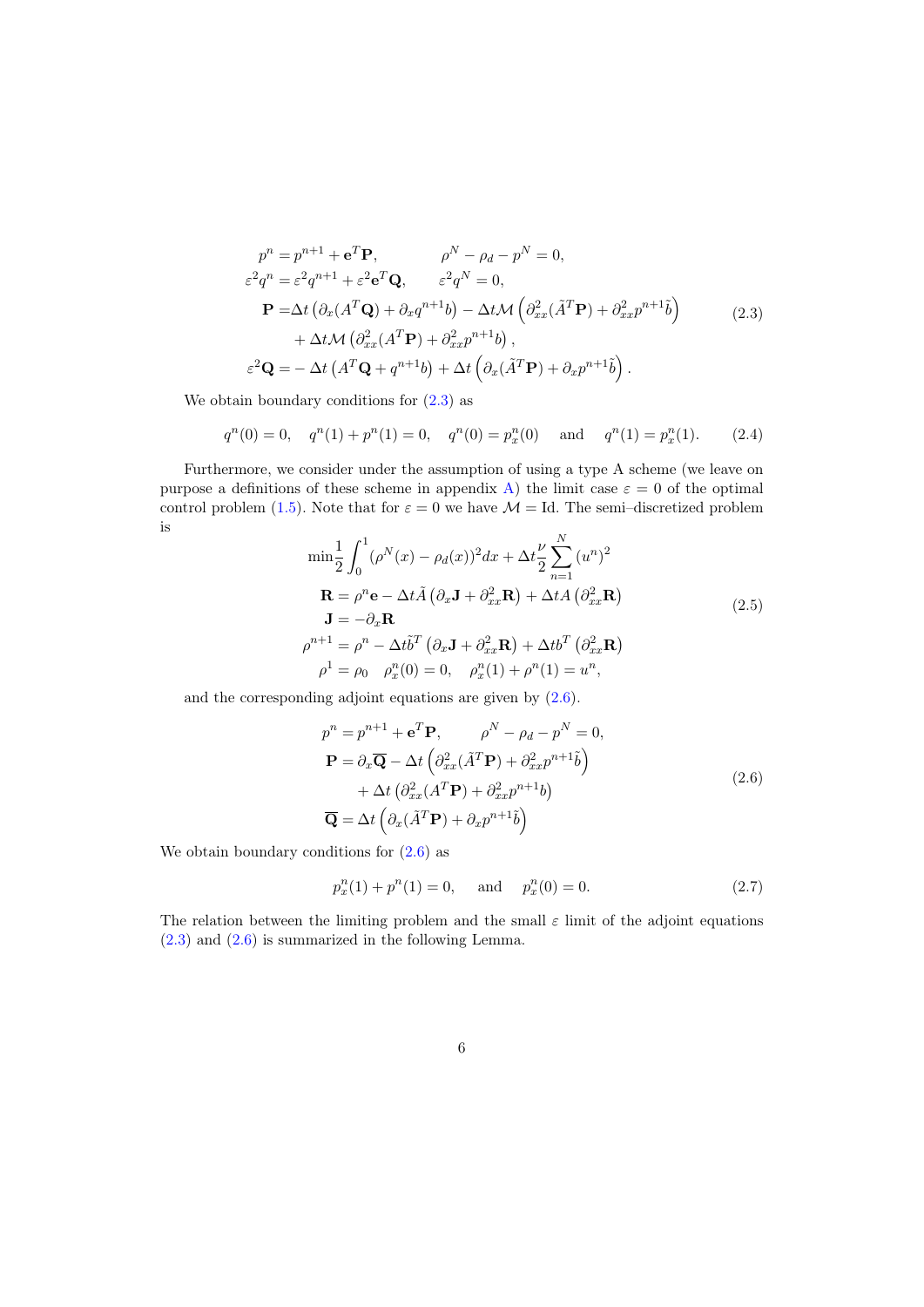Lemma 2.1. If the IMEX Runge Kutta method is implicit stiffly accurate (ISA) and of type A, then the  $\varepsilon = 0$  limit of (2.3) is given by

$$
p^{n} = \mathbf{e}^{t} \mathbf{P}, \ \rho^{N} - \rho_{d} - p^{N} = 0, \qquad q^{n} = 0, \ q^{N} = 0,
$$
  
\n
$$
\mathbf{P} = p^{n+1} \mathbf{e}_{s} + \Delta t \partial_{x} (A^{T} \mathbf{Q})
$$
  
\n
$$
- \Delta t \left( \partial_{xx}^{2} (\tilde{A}^{T} \mathbf{P}) - \partial_{xx}^{2} (A^{T} \mathbf{P}) \right) - \Delta t (\tilde{b}^{T} - \mathbf{e}_{s}^{T} \tilde{A}) \partial_{xx}^{2} p^{n+1} \mathbf{e}
$$
  
\n
$$
0 = - \Delta t (A^{T} \mathbf{Q} - \partial_{x} (\tilde{A}^{T} \mathbf{P})) + \Delta t (\tilde{b}^{T} - \mathbf{e}_{s} \tilde{A}) \partial_{x} p^{n+1} \mathbf{e}^{T}
$$
\n(2.8)

Further, there exists a linear variable transformation such that a solution to  $(2.8)$  is equivalent to a solution of the adjoint equation (2.6) of Problem (2.5) for  $\varepsilon = 0$ .

Proof. In the case of implicit stiffly accurateness the IMEX scheme simplifies to

$$
\mathbf{R} = \rho^n \mathbf{e} - \Delta t \tilde{A} (\partial_x \mathbf{J} + \mathcal{M} \partial_{xx}^2 \mathbf{R}) + \Delta t A (\mathcal{M} \partial_{xx}^2 \mathbf{R})
$$
  
\n
$$
\varepsilon^2 \mathbf{J} = \varepsilon^2 j^n \mathbf{e} - \Delta t A (\partial_x \mathbf{R} + \mathbf{J})
$$
  
\n
$$
\rho^{n+1} = \mathbf{e}_s^T \mathbf{R} - \Delta t (\tilde{b}^T - \mathbf{e}_s^T \tilde{A}) (\partial_x \mathbf{J} + \mathcal{M} \partial_{xx}^2 \mathbf{R}), \quad j^{n+1} = \mathbf{e}_s^T \mathbf{J}
$$
\n(2.9)

and the corresponding adjoint equations are given by

$$
p^{n} = \mathbf{e}^{t} \mathbf{P}, \quad q^{n} = \varepsilon^{2} \mathbf{e}^{T} \mathbf{Q}, \qquad \qquad \rho^{N} - \rho_{d} - p^{N} = 0, \quad \varepsilon^{2} q^{N} = 0,
$$

$$
\mathbf{P} = p^{n+1} \mathbf{e}_{s} + \Delta t \partial_{x} (A^{T} \mathbf{Q})
$$

$$
- \Delta t \mathcal{M} \left( \partial_{xx}^{2} \left( \tilde{A}^{T} \mathbf{P} \right) - \partial_{xx}^{2} (A^{T} \mathbf{P}) \right) - \Delta t (\tilde{b}^{T} - \mathbf{e}_{s}^{T} \tilde{A}) \partial_{xx}^{2} p^{n+1} \mathcal{M} \mathbf{e}
$$

$$
\varepsilon^{2} \mathbf{Q} = q^{n+1} \mathbf{e}_{s} - \Delta t \left( A^{T} \mathbf{Q} - \partial_{x} \left( \tilde{A}^{T} \mathbf{P} \right) \right) + \Delta t (\tilde{b}^{T} - \mathbf{e}_{s}^{T} \tilde{A}) \partial_{x} p^{n+1} \mathbf{e}
$$

Since  $\mathcal{M} =$  Id in the limit  $\varepsilon = 0$  we obtain the adjoint equations (2.8). Introducing the transformation

$$
\overline{\mathbf{Q}} = \Delta t A^T \mathbf{Q}.
$$

and proceeding yields from  $(2.8)$  the system  $(2.10)$ .

$$
p^{n} = \mathbf{e}^{T} \mathbf{P}, q^{n} = 0, \qquad \rho^{N} - \rho_{d} - p^{N} = 0, q^{N} = 0,
$$
  
\n
$$
\mathbf{P} = p^{n+1} \mathbf{e}_{s} + \partial_{x} \overline{\mathbf{Q}}
$$
  
\n
$$
-\Delta t \left( \partial_{xx}^{2} \left( \tilde{A}^{T} \mathbf{P} \right) - \partial_{xx}^{2} \left( A^{T} \mathbf{P} \right) \right) - \Delta t (\tilde{b}^{T} - \mathbf{e}_{s}^{T} \tilde{A}) \partial_{xx}^{2} p^{n+1} \mathbf{e}
$$
  
\n
$$
\overline{\mathbf{Q}} = \Delta t \partial_{x} \left( \tilde{A}^{T} \mathbf{P} \right) + \Delta t (\tilde{b}^{T} - \mathbf{e}_{s}^{T} \tilde{A}) \partial_{x} p^{n+1} \mathbf{e}
$$
\n(2.10)

The latter are the adjoint equations (2.6) to problem (2.5) provided an implicit stiffly accurate scheme (2.9) has been used. Therein  $\rho^{n+1} = \rho^n - \Delta t \tilde{b}^T (\partial_x \mathbf{J} + \partial_{xx}^2 \mathbf{R}) + \Delta t b^T (\partial_{xx}^2 \mathbf{R})$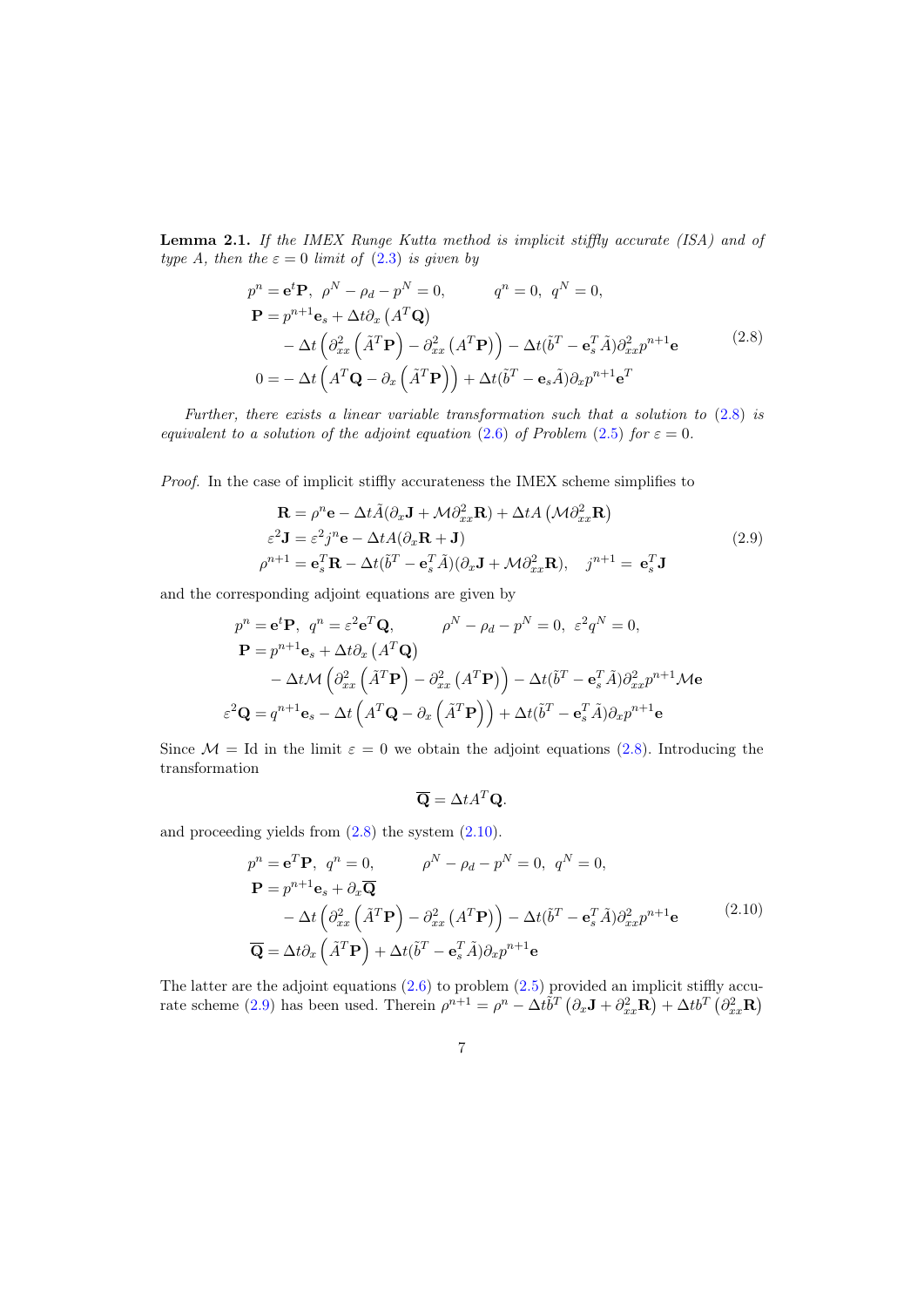becomes  $\rho^{n+1} = \mathbf{e}_s \mathbf{R} - \Delta t \left( \tilde{b}^T - \mathbf{e}_s \tilde{A} \right) \left( \partial_x \mathbf{J} + \partial_{xx}^2 \mathbf{R} \right)$ , which yields further simplifications in  $(2.8)$  and  $(2.10)$ , respectively.  $\Box$ 

A particular, yet important case of Lemma 2.1 are the so–called globally stiffly accurate IMEX scheme. They fulfil additionally  $(\tilde{b}^T - \mathbf{e}_s^T \tilde{A}) = 0$ .

## 3 Optimal choice of M

In the following section we discuss the optimal choice of  $\mu$  in equation (2.1). We want to avoid parabolic stiffness for small value of  $\varepsilon$ , and the numerical instabilities due to the discretization of the term  $(j + \mu \rho_x)_x$ . In [11] the following formula has been used  $\mu = \exp(-\varepsilon/\Delta x)$ , here we want to choose  $\mu$  in such a way that Chapman-Enskog expansion with respect to  $\varepsilon$  at least to order  $O(\varepsilon^2)$  and the term  $j + \mu \rho_x$  vanishes. It can been shown that independent of  $\mu$  a stiffly accurate asymptotic-preserving IMEX yields an asymptoticpreserving scheme for the limit equation.

Considering an  $s$ –stage IMEX scheme and a semi–discretization of  $(1.5)$  as in  $(2.2)$ , the optimal choice of an diagonal matrix M, such that the explicit term  $\mathbf{J} + \mathcal{M} \partial_x \mathbf{R}$  vanishes in the  $O(\varepsilon^2)$  regime is presented in the following lemma.

**Lemma 3.1.** If the IMEX scheme is of type A an optimal choice for M in the  $O(\varepsilon^2)$  regime for scheme

$$
\mathbf{R} = \rho^n \mathbf{e} - \Delta t \tilde{A} \partial_x (\mathbf{J} + \mathcal{M} \partial_x \mathbf{R}) + \Delta t A \mathcal{M} \partial_{xx}^2 \mathbf{R}
$$
  
\n
$$
\varepsilon^2 \mathbf{J} = \varepsilon^2 j^n \mathbf{e} - \Delta t A (\partial_x \mathbf{R} + \mathbf{J})
$$
  
\n
$$
\rho^{n+1} = \rho^n - \Delta t \tilde{b}^T \partial_x (\mathbf{J} + \mathcal{M} \partial_x \mathbf{R}) + \Delta t b^T \mathcal{M} \partial_{xx}^2 \mathbf{R}
$$
  
\n
$$
\varepsilon^2 j^{n+1} = \varepsilon^2 j^n - \Delta t b^T (\partial_x \mathbf{R} + \mathbf{J})
$$
\n(3.1)

is given by

$$
\mathcal{M} = \Delta t \left( \varepsilon^2 Id + \Delta t \operatorname{diag}(A) \right)^{-1} \operatorname{diag}(A). \tag{3.2}
$$

The formula follows straightforward substituting stage by stage the approximation of order  $O(\varepsilon^2)$  in the subsequent stages

$$
J_1 = -\frac{a_{11}\Delta t}{\varepsilon^2 + a_{11}\Delta t} \partial_x R_1 + O(\varepsilon^2),
$$
  
\n
$$
J_2 = -\frac{a_{22}\Delta t}{\varepsilon^2 + a_{22}\Delta t} \partial_x R_2 - \frac{a_{21}\Delta t}{\varepsilon^2 + a_{22}\Delta t} \underbrace{(\partial_x R_1 + J_1)}_{O(\varepsilon^2)} + O(\varepsilon^2) = -\frac{a_{22}\Delta t}{\varepsilon^2 + a_{22}\Delta t} \partial_x R_2 + O(\varepsilon^2)
$$
  
\n:  
\n:  
\n:
$$
J_i = -\frac{a_{ii}\Delta t}{\varepsilon^2 + a_{ii}\Delta t} \partial_x R_i - \sum_{j=1}^{i-1} \frac{a_{ij}\Delta t}{\varepsilon^2 + a_{ii}\Delta t} \underbrace{(\partial_x R_j + J_j)}_{O(\varepsilon^2)} + O(\varepsilon^2) = -\frac{a_{ii}\Delta t}{\varepsilon^2 + a_{ii}\Delta t} \partial_x R_i + O(\varepsilon^2).
$$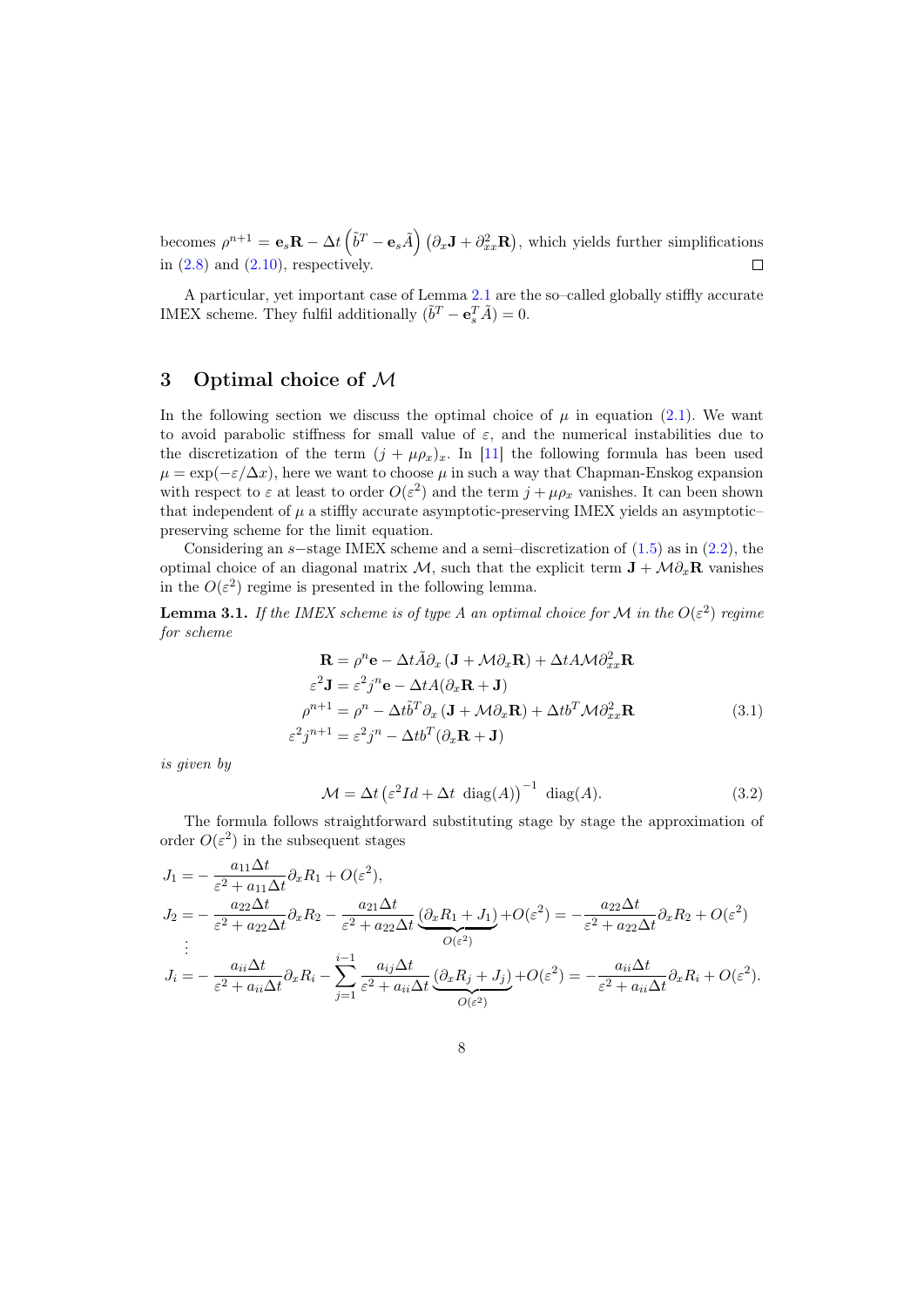We leave a rigorous proof in Appendix B.

**Remark 1.** Note that  $M = \text{diag}(\mu_j^n)$  is not depending on  $t_n$ , i.e,  $\mu_j^n \equiv \mu_j$ , and the solution of  $(3.2)$  can be computed for the stages once and for all. Moreover  $(3.2)$  tells us that when  $\varepsilon \to 0$ , M has the expected behavior, namely  $\mathcal{M} \to \mathrm{Id}$ .

## 4 Numerical results

For the temporal discretization we use different IMEX schemes fulfilling the properties of Lemma 2.1. We consider second–order in time schemes. The IMEX  $GSA(3,4,2)$ , [30], as given by the Butcher tables in table 4 is a globally stiffly accurate scheme which is of type A. The implicit part is invertible and the last row of implicit and explicit scheme coincide. It is of second–order as the numerical results show. Further, we consider the second–order IMEX SSP(3,3,2) scheme, [11], (table 5) which is only implicitly stiffly accurate and of type A. In view of Theorem 3.1[30] we observe that SSP(3,3,2) is symplectic. Theorem 2.1[30] guarantees that for all considered schemes the convergence order of the IMEX scheme applied to the optimality system is also of second–order.

For the spatial discretization we introduce an equidistant grid with  $M$  grid points  ${x_i}_{i=1}^M$  and grid size  $\Delta x$ , such that  $x_1 = \frac{\Delta x}{2}$  and  $x_M = 1 - \frac{\Delta x}{2}$ . We set  $\rho^n(x_i) = \rho_i^n$ and  $j^n(x_i) = j_i^n$ .

Since the Goldstein-Taylor model depends on  $\varepsilon$ , we expect parabolic behavior for  $\varepsilon \ll 1$ and hyperbolic behavior else. We use second order central difference for the diffusive part  $\rho_{xx}$  and hyperbolic discretization based on an Upwind scheme for the advective terms. In order to determine the Upwind direction, we recall from section 1 the definition of the macroscopic variables

$$
\rho = f^+ + f^-, \qquad j = \frac{1}{\varepsilon}(f^+ - f^-). \tag{4.1}
$$

We obtain for  $f^+$ , the density of particles with positive velocity, the Upwind scheme,

$$
\frac{f_i^+ - f_{i-1}^+}{\Delta x} = \frac{f_{i+1}^+ - f_{i-1}^+}{2\Delta x} - \frac{\Delta x}{2} \frac{f_{i+1}^+ - 2f_i^+ - f_{i-1}^+}{(\Delta x)^2}.
$$

Similar for the scheme of  $f^-$ . By combining the discretization for  $f^+$  and  $f^-$  we obtain the discrete stencils in the original variables by applying  $(4.1)$ , as follows:

$$
D^h \rho = D^c \rho - \frac{\varepsilon \Delta x}{2} D^2 j, \qquad D^h j = D^c j - \frac{\Delta x}{2\varepsilon} D^2 \rho \tag{4.2}
$$

where  $D^c$  is the stencil for central difference  $\frac{1}{\Delta x}(-1 \ 0 \ 1)$  and  $D^2$  the second order central difference  $\frac{1}{(\Delta x)^2}$  (1 − 2 1). Using a convex combination of the discretization of the diffusive term with the hyperbolic part by the function  $\Phi = \Phi(\varepsilon)$  we finally obtain

$$
D\rho = \Phi D^c \rho + (1 - \Phi) D^h \rho, \qquad Dj = \Phi D^c j + (1 - \Phi) D^h j \tag{4.3}
$$

9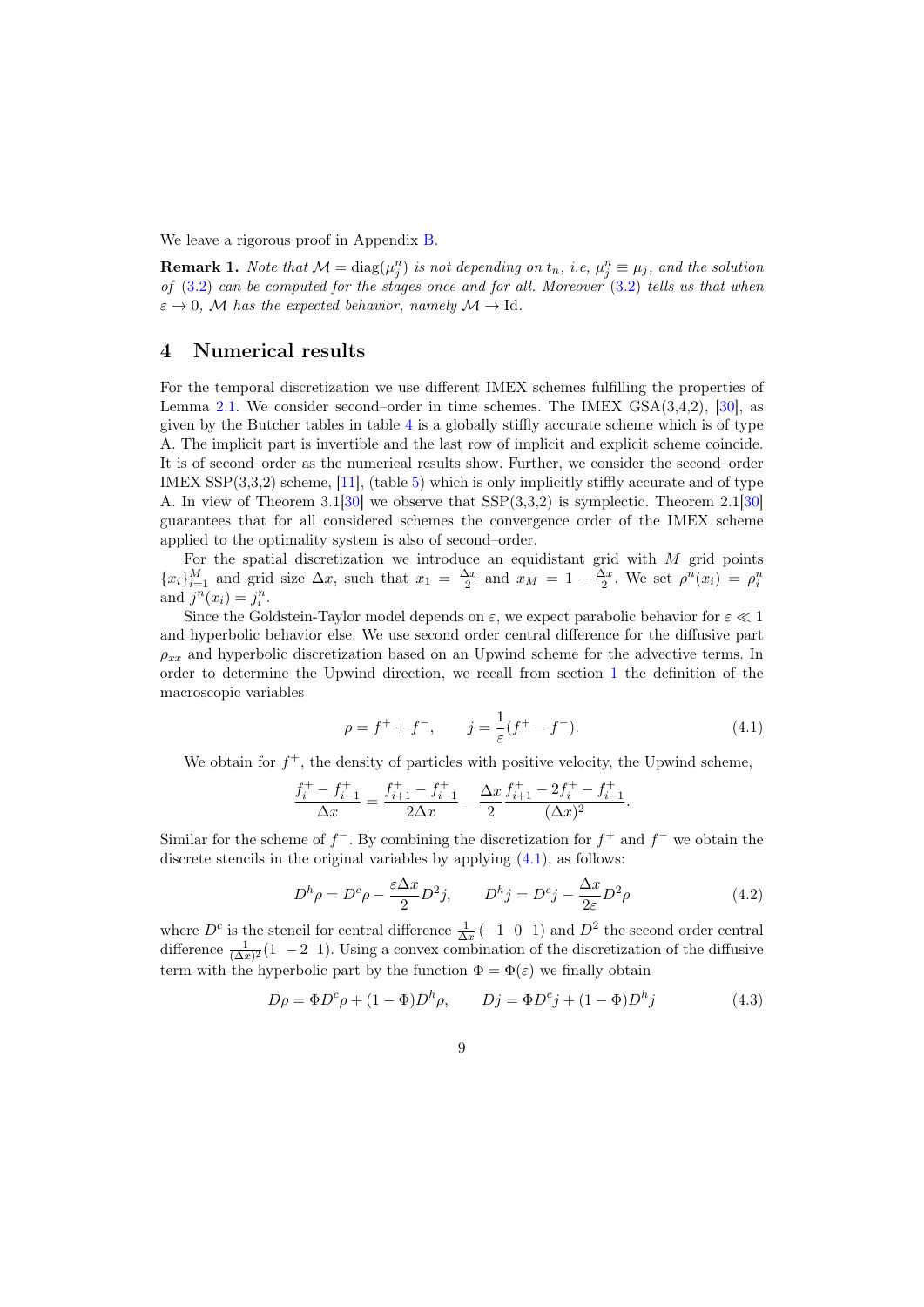The function  $\Phi$  is chosen such that  $\Phi(0) = 1$  and  $\Phi(\varepsilon) \frac{\Delta x}{2\varepsilon} \to 0$  for  $\varepsilon \to 1$ . The simplest possible way is  $\Phi = 1 - \varepsilon$ , but more cleaver choices have been proposed in [10], where the value of  $\Phi$  coincides with  $\mu = \exp(-\varepsilon/\Delta x)$  or in [33] with  $\Phi = 1 - \tanh(\varepsilon/\Delta x)$ .

In all cases we discretize the with a spatial grid size  $\Delta x \approx \Delta t$  since we avoid the parabolic CFL condition due to introduced splitting, (2.1). The discretization of  $\Delta x \approx \Delta t$ is the typical hyperbolic CFL type condition induced by the transport.

#### 4.1 Order analysis

To verify the theoretical results numerically we set up the following test problem. We consider the parabolic case. Let  $\varepsilon = 0$ ,  $\nu = 0$ ,  $u_l = -1$  and  $u_r = 1$ . Further set  $\rho_0 = \cos(x)$ ,  $j_0 = 0$  and  $\rho_d(x) = e^{-T} \cos(x)$ . Then, the solution to the optimal control problem (1.4) – (1.5) is given analytically by  $u^*(t) = e^{-t}(\cos(1) - \sin(1))$  and  $J = 0$ . Within this setting  $\rho(x,t) = e^{-t}\cos(x)$  is solution of  $(1.5)$  and  $p^*(t,1) = 0$ . The domain is  $\Omega = [0,1]$  and the terminal time  $T = 1$ .

We compute the numerical solution for different values of  $N \in \{20, 40, 80, 160, 320\}$ using different IMEX schemes. We denote by  $\rho_N^*$  and  $p_N^*$  the solution to (2.3) with initial values  $\rho_d = \rho(x,T)$  and  $\rho^N = \rho_N^*$ . We compare ratios of  $L^{\infty}$  and  $L^1$  errors of the approximate solutions using the following norms:

$$
L^{\infty}(L^1(\Omega)) := L^{\infty}(0,T;L^1(\Omega)) \quad and \quad L^{\infty}(L^{\infty}(\Omega)) := L^{\infty}(0,T;L^{\infty}(\Omega)).
$$

The results for different IMEX schemes are listed in table 1 and 2.

As expected we observe the convergence order of two for all discussed schemes. We tested the example for stiffly accurate  $(SSP2(3,3,2))$  as well as globally stiffly accurate schemes  $(GSA(3,4,2))$ . The order two is in particular preserved in the limit  $\varepsilon = 0$  as expected by the previous Lemmas.

|     | $\ \rho_N^* - \rho_d\ _{L^\infty(L^1(\Omega))}$ | $\ \rho_N^* - \rho_d\ _{L^{\infty}(L^{\infty}(\Omega))} \ \ p_N^*\ _{L^{\infty}(L^1(\Omega))}$ |                   | $\  p_N^* \ _{L^{\infty}(L^{\infty}(\Omega))}$ |
|-----|-------------------------------------------------|------------------------------------------------------------------------------------------------|-------------------|------------------------------------------------|
| 20  | $1.31e-04$                                      | $2.69e-07$                                                                                     | $1.25e-04$        | $2.02e-07$                                     |
| 40  | $3.10e-05(2.08)$                                | 6.08e-08 $(2.14)$                                                                              | 3.03e-05 $(2.04)$ | 4.88e-08 $(2.04)$                              |
| 80  | $7.55e-06$ $(2.04)$                             | $1.43e-08(2.09)$                                                                               | $7.46e-06(2.02)$  | $1.21e-08(2.01)$                               |
| 160 | $1.86e-06(2.01)$                                | $3.45e-09(2.05)$                                                                               | $1.85e-06(2.01)$  | 3.01e-09 $(2.00)$                              |
| 320 | 4.62e-07 $(2.00)$                               | $8.41e-10(2.03)$                                                                               | $4.61e-07(2.00)$  | $7.55e-10(1.99)$                               |

Table 1: Order results for the  $GSA(3,4,2)$ , table 4,  $\varepsilon = 0$ . In brackets the the log<sub>2</sub>-ratio between the results from two subsequent step width.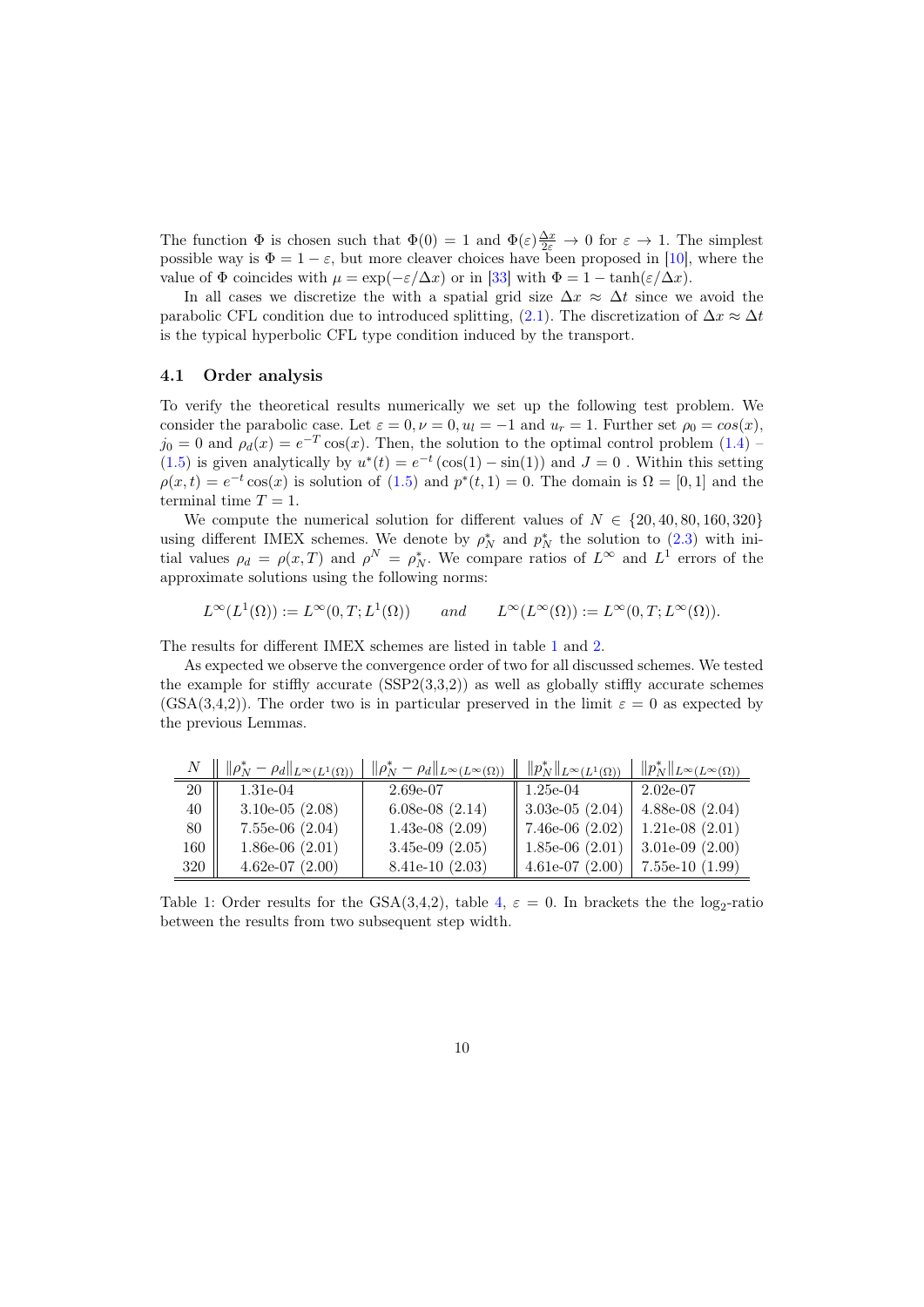|     | $\ \rho_N^* - \rho_d\ _{L^\infty(L^1(\Omega))}$ | $\ \rho_N^* - \rho_d\ _{L^{\infty}(L^{\infty}(\Omega))} \ \ p_N^*\ _{L^{\infty}(L^1(\Omega))}$ |                             | $\  \  p_N^* \ _{L^{\infty}(L^{\infty}(\Omega))}$ |
|-----|-------------------------------------------------|------------------------------------------------------------------------------------------------|-----------------------------|---------------------------------------------------|
| 20  | $1.29e-04$                                      | 2.73e-07                                                                                       | $1.22e-04$                  | $1.96e-07$                                        |
| 40  | $3.07e-05(2.06)$                                | 6.15e-08 $(2.15)$                                                                              | 2.99e-05 $(2.03)$           | 4.80e-08 $(2.02)$                                 |
| 80  | $7.51e-06$ $(2.03)$                             | $1.44e-08(2.09)$                                                                               | $7.42e-06$ (2.02)           | $1.19e-08(2.00)$                                  |
| 160 | $1.85e-06(2.01)$                                | 3.46e-09 $(2.05)$                                                                              | $1.85e-06$ (2.00)           | $3.00e-09(1.99)$                                  |
| 320 | $4.62e-07(2.00)$                                | $8.43e-10(2.03)$                                                                               | $\parallel$ 4.61e-07 (2.00) | $7.52e-10$ (1.99)                                 |

Table 2: Order results for the SSP2(3,3,2), table  $5, \varepsilon = 0$ . In brackets the log<sub>2</sub>-ratio between the results from two subsequent step width corresponds.

### 4.2 Computational results on the optimal control problem

We compare the IMEX methods applied to the Goldstein–Taylor model in the limit case  $\varepsilon = 0$  with the numerical solution presented in [39]. Therein, the limit problem has been studied using parameters:  $T = 1.58$ ,  $\rho_o = j_0 = 0$ ,  $\rho_d(x) = 0.5(1-x^2)$ ,  $\nu = 0.001$ ,  $u_l = -1$  and  $u_r = 1$ . We furthermore set  $N = 100$  and  $M = 50$ . We use a gradient based optimization to iteratively compute the optimal control  $u^*$  using an implicit stiffly accurate scheme  $(ISA)$ . The numerical approximation to the gradient for the reduced objective functional  $\tilde{J}(u)$  is then given by

$$
\nabla \tilde{J} = \Delta t (\nu u^n + p^n)
$$

where  $p^n$  is the solution to the adjoint equation (2.3), respectively (2.8), at time  $t^n$ . The terminal condition for the gradient based optimization is  $||proj_{[u_l, u_r]}(\nabla \tilde{J})||_{L^2(0,T)} \leq 10^{-6}$ .

The final values for  $J(u_{\varepsilon}^*)$  for the different schemes are presented in table 3. The calculated values with our method  $J(u_0^*)$  are consistent with respect to the numerical discretization in space and time to the ones in [39]. Note that in the limit  $\varepsilon = 0$  we do not have a parabolic CFL condition due to the applied splitting and the obtained results are precisely as in [39].

| IMEX                                                                                                                                                                                                       | $\varepsilon = 0$ | $\varepsilon = 0.1$ | $\varepsilon = 0.5$                                                 | $\varepsilon = 0.8$ |  |
|------------------------------------------------------------------------------------------------------------------------------------------------------------------------------------------------------------|-------------------|---------------------|---------------------------------------------------------------------|---------------------|--|
| $GSA(3,4,2)$ $\parallel$ 6.51 $\cdot$ 10 <sup>-4</sup> $\mid$ 5.94 $\cdot$ 10 <sup>-4</sup> $\mid$ 2.85 $\cdot$ 10 <sup>-4</sup> $\mid$ 2.47 $\cdot$ 10 <sup>-4</sup> $\mid$ 2.44 $\cdot$ 10 <sup>-4</sup> |                   |                     |                                                                     |                     |  |
| $SSP(3,3,2)$   6.52 $\cdot$ 10 <sup>-4</sup>                                                                                                                                                               |                   |                     | $12.84 \cdot 10^{-4}$   $2.46 \cdot 10^{-4}$   $2.43 \cdot 10^{-4}$ |                     |  |

Table 3: Results for  $J(u_{\varepsilon}^*)$ , different IMEX schemes and values of  $\varepsilon$ . For  $\varepsilon = 0$  in [39], they obtain  $J(u) = 6.86 \cdot 10^{-4}$ .

Figure 1 shows the numerical solutions using  $GSA(3,4,2)$  scheme for different values of  $\varepsilon \in \{0, 0.1, 0.5, 1\}$ . The globally stiffly accurate IMEX schemes yield solutions to the ε−dependent class of optimization problems (1.5) across the full range of parameters ε.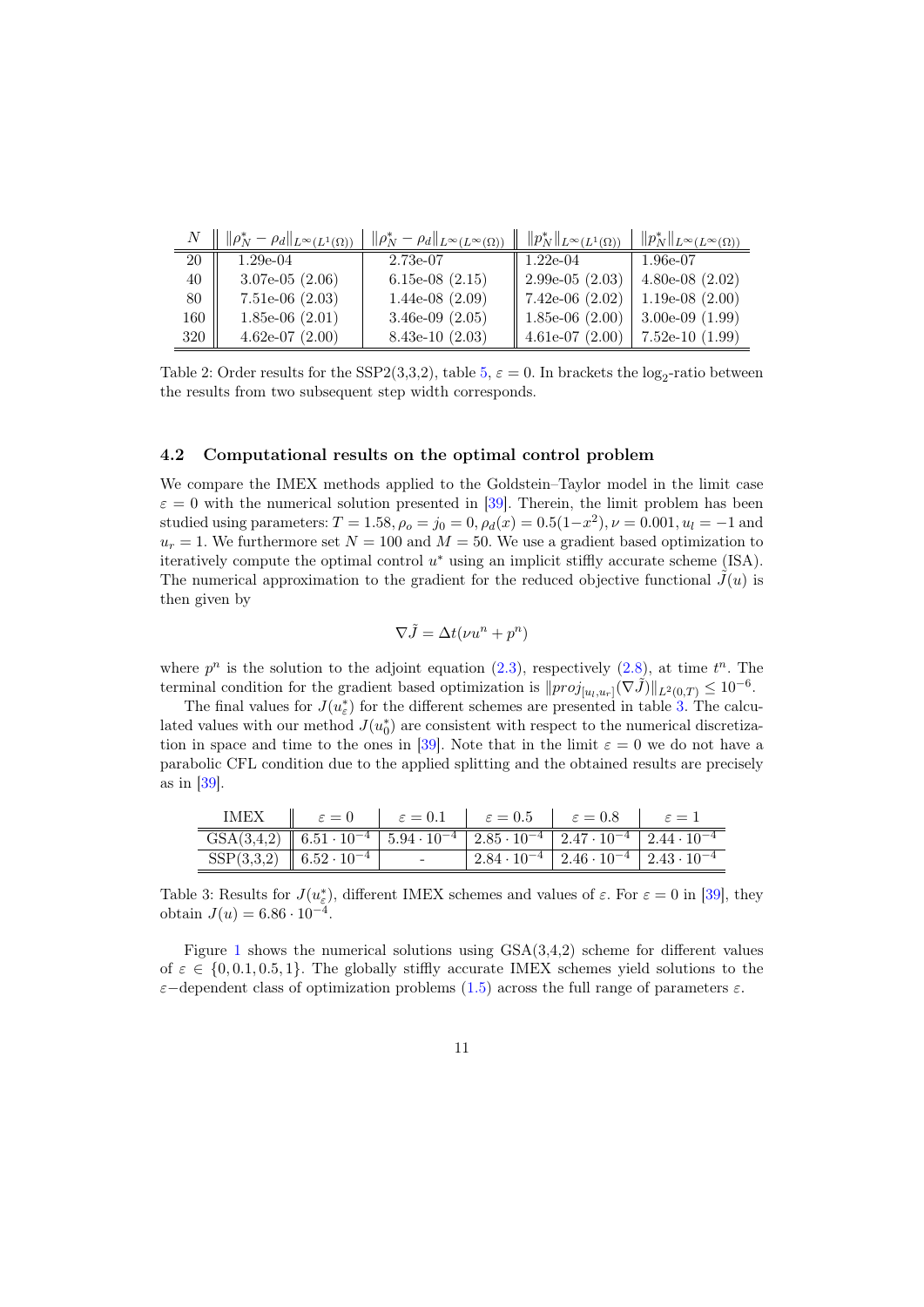

Figure 1: Numerical solution, using GSA(3,4,2) scheme, see appendix A, for 150 time steps and 50 grid points in space. The left part of the plot shows the optimal controls  $u_{\varepsilon}^*$  for different values of  $\varepsilon$ . On the right plot we show the corresponding optimal states  $\rho_{\varepsilon}^*(\cdot, T) - \rho_d$ for different choices of  $\varepsilon$ .

In figure 2 we plot the numerical solutions using  $SSP(3,3,2)$  scheme for different values of  $\varepsilon \in \{0, 0.5, 0.8, 1\}$ . As in [11] shown, SSP(3,3,2) is not globally stiffly accurate, and therefore we cannot expect stability for small values of  $\varepsilon$ , even if  $\varepsilon = 0$  provides a stable solution. Further, we set  $N = 200$  for similar reasons.



Figure 2: Numerical solution, using SSP2(3,3,2), i.e. table 5, for 200 time steps and 50 grid points in space. On the left the optimal control  $u^*$  is plotted. The right part shows the difference of the optimal state to the desired state, i.e.  $\rho_{\varepsilon}^{*}(\cdot, T) - \rho_{d}$ .

In both figures, one can observe oscillations at the boundary  $x = 1$  for values of  $\varepsilon > 0.25$ . This is caused due to the assumption  $j = -\rho_x$  in  $x = 1$ , which holds true just for  $\varepsilon = 0$ . We set  $\Phi = 0.3$  for GSA(3,4,2) and  $\varepsilon = 1$ . Further for SSP(3,3,2) and  $\varepsilon = 0.5$  we set  $\Phi = 0.385$ . All other values of  $\varepsilon$  are treated with  $\Phi = 1 - \varepsilon^3$ .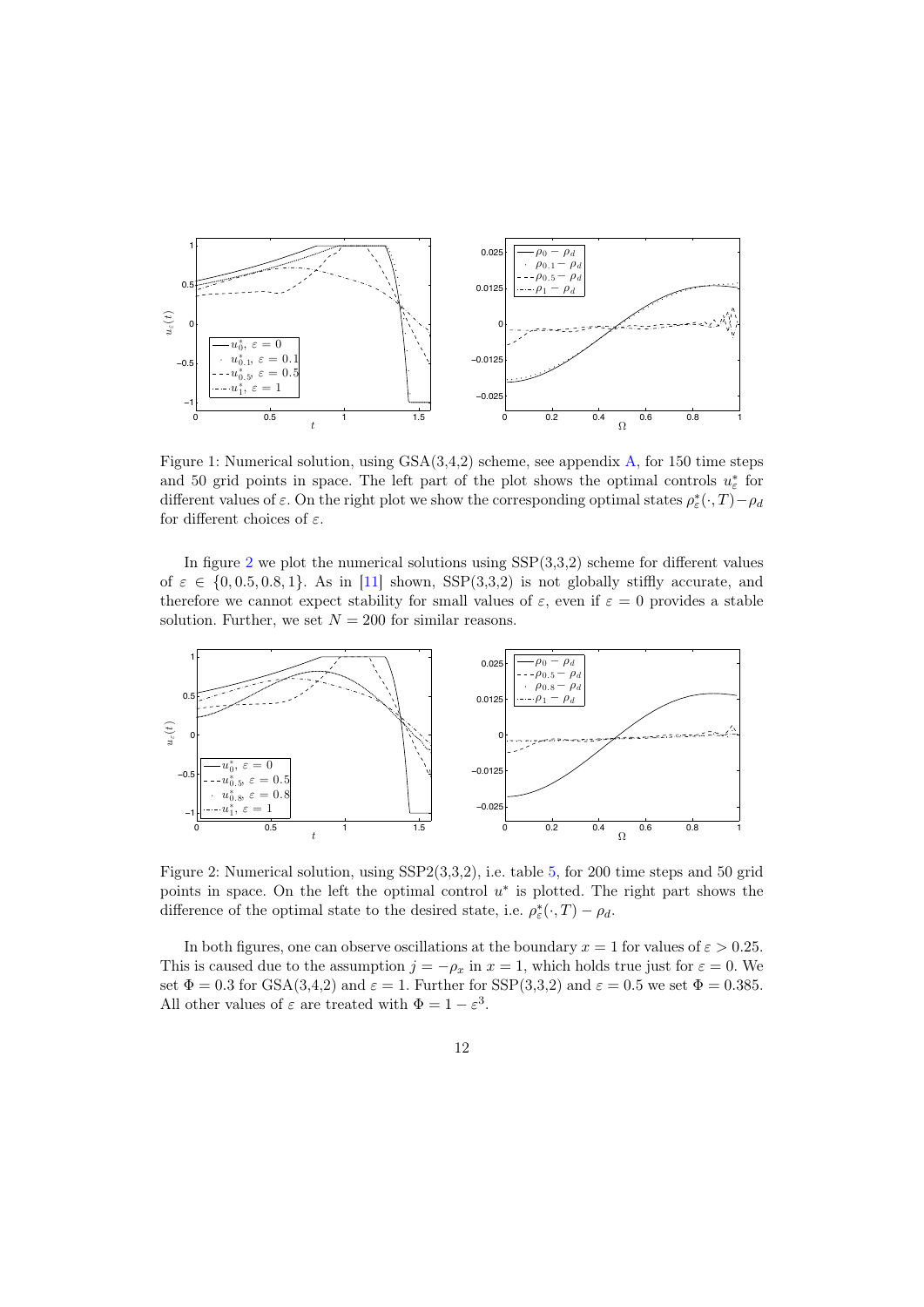# A Definitions of implicit–explicit Runge–Kutta methods

We consider the Cauchy problem for a system of ODEs such that

$$
y' = f(y) + g(y), \qquad y(0) = y_0, \qquad t \in [0, T], \tag{A.1}
$$

where  $y(t) \in \mathbb{R}$  and  $f, g : \mathbb{R} \longrightarrow \mathbb{R}$  Lipschitz continuous functions. Using an Implicit-Explict Runge–Kutta method with time step  $\Delta t$  we obtain the following numerical scheme for (A.1)

$$
\mathbf{Y} = y^n \mathbf{e} + \Delta t \left( \tilde{A} \mathbf{F}(\mathbf{Y}) + A \mathbf{G}(\mathbf{Y}) \right)
$$
  

$$
y^{n+1} = y^n + \Delta t \left( \tilde{b}^T \mathbf{F}(\mathbf{Y}) + b^T \mathbf{G}(\mathbf{Y}) \right),
$$

where  $\mathbf{Y} = (Y_l(\cdot))_{l=1}^s$  denotes the s stage variables, and  $\mathbf{F}(\mathbf{Y}^n) = (f(Y_l))_{l=1}^s$ ,  $\mathbf{G}(\mathbf{Y}) = (f(Y_l))_{l=1}^s$  $(g(Y_l))_{l=1}^s$ , moreover  $\mathbf{e} = (1, \ldots, 1) \in \mathbb{R}^s$ . The matrices  $\tilde{A}$ , A are  $s \times s$  matrices, and  $\tilde{c}$ ,  $c$ ,  $\tilde{b}$ ,  $b \in$ R s . We take in account IMEX schemes satisfying the following definition

Definition A.1. A diagonally implicit IMEX Runge Kutta (DIRK) method is such that matrices  $\ddot{A}$ , and  $A$  are lower triangular, where  $\ddot{A}$  has zero diagonal.

Further we consider the following basic assumptions on  $\tilde{c}, c, \tilde{b}, b \in \mathbb{R}^s$ 

$$
\sum_{i=1}^{s} b_i = 1, \qquad \sum_{i=1}^{s} \tilde{b}_i = 1, \qquad \tilde{c}_i = \sum_{j=1}^{i-1} \tilde{a}_{ij}, \qquad c_i = \sum_{j=1}^{i} a_{ij},
$$

Those conditions need to be fulfilled for a first order Runge Kutta method. Increasing the order of a Runge Kutta method increases the number of restrictions on the coefficients in the Butcher tables. For IMEX methods up to order  $k = 3$ , the number of constraints can be reduced if  $c = \tilde{c}$  and  $b = b$  [38, 37].

**Definition A.2** (Type A [11, 35]). If A is invertible the IMEX scheme is of type A.

|  | $\begin{array}{c cccc} 0 & 0 & 0 & 0 \end{array}$ |  |  | $1/2$   $1/2$ 0 0 0                         |  |
|--|---------------------------------------------------|--|--|---------------------------------------------|--|
|  | $3/2$   $3/2$ 0 0 0                               |  |  | $5/4$ $3/4$ $1/2$ 0 0                       |  |
|  | $1/2$   $5/6$ -1/3 0 0                            |  |  | $1/4$ $-1/4$ 0 $1/2$ 0                      |  |
|  | $1 \mid 1/3 \mid 1/6 \mid 1/2 \mid 0$             |  |  | $1 \mid 1/6 \quad -1/6 \quad 1/2 \quad 1/2$ |  |
|  | $\frac{1}{3}$ $\frac{1}{6}$ $\frac{1}{2}$ 0       |  |  |                                             |  |

Table 4: GSA(3,4,2), [30], Type A scheme and globally stiffly accurate, (GSA).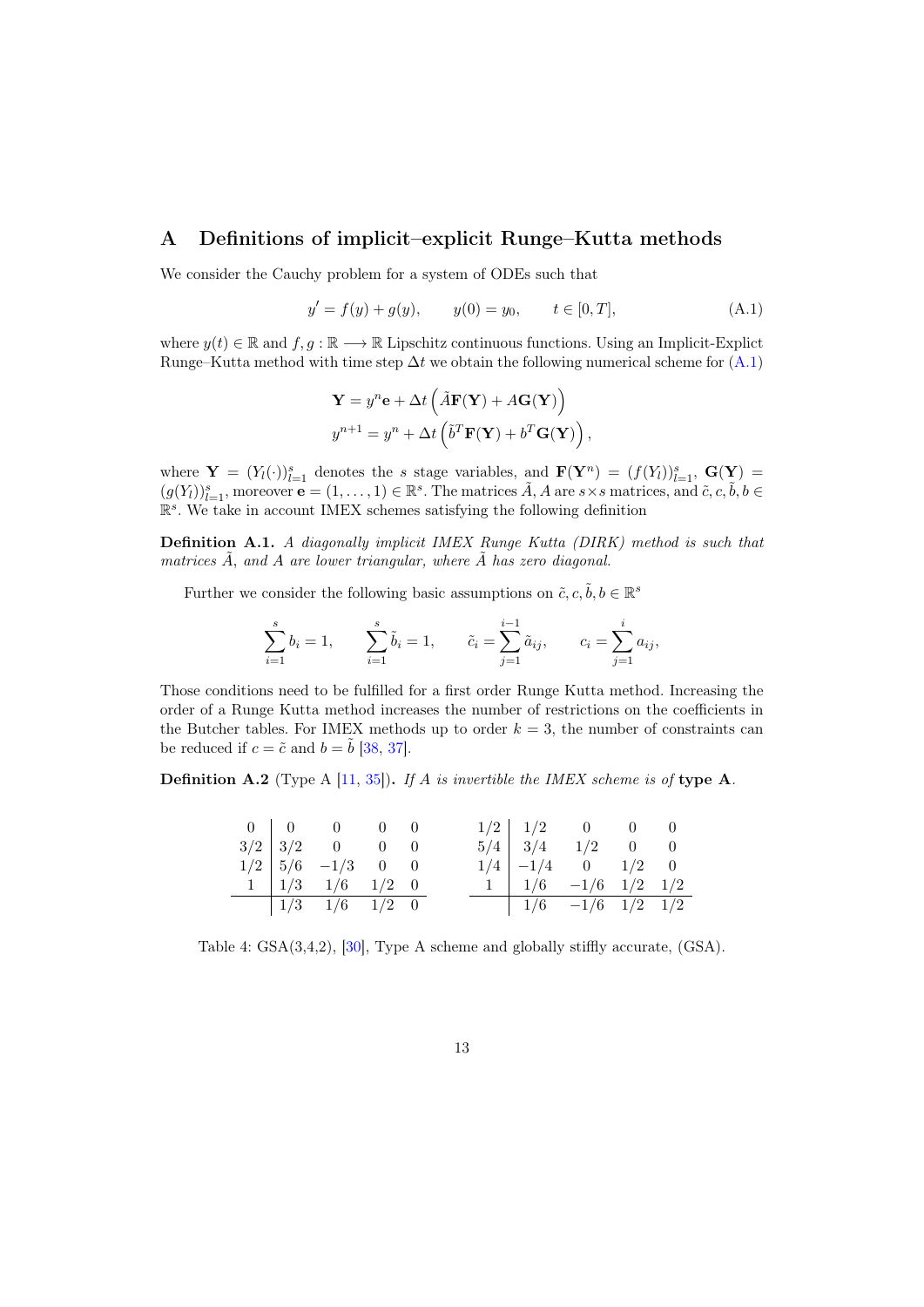**Definition A.3** (Type GSA [11]). An IMEX method is globally stiffly accurate  $(GSA)$ . if  $\tilde{c}_s = c_s = 1$  and

$$
\tilde{b}^T = \mathbf{e}_s^T \tilde{A} \quad \text{and} \quad b^T = \mathbf{e}_s^T A,
$$
\n(A.2)

If the previous equalities hold only for the implicit part, the method is **implicit stiffly** accurate (ISA).

To denote each IMEX scheme we use the following convention for the names of the schemes: Acronym $(\sigma_E, \sigma_I, k)$ , where  $\sigma_E$  denoting the effective number of stages of the explicit,  $\sigma_I$  of the implicit scheme. and k the combined order of accuracy.

|  | $0 \begin{array}{ c c } 0 & 0 & 0 \end{array}$ |  |                 | $1/4$   $1/4$ 0 0              |  |
|--|------------------------------------------------|--|-----------------|--------------------------------|--|
|  | $1/2$   $1/2$ 0 0                              |  | $1/4$ 0 $1/4$ 0 |                                |  |
|  | $1 \mid 1/2 \mid 1/2 \mid 0$                   |  |                 | $1 \mid 1/3 \mid 1/3 \mid 1/3$ |  |
|  | $\frac{1}{3}$ $\frac{1}{3}$ $\frac{1}{3}$      |  |                 | $1/3$ $1/3$ $1/3$              |  |

Table 5: SSP2(3,3,2) [35], Type A and implicit stiffly accurate scheme (ISA).

# B Proof of Lemma 3.1

Let consider system (3.1), we can decompose matrix A in this way  $A = D + L$ , where  $D = \text{diag}(A)$  and L is the lower triangular part of A, Therefore we can rewrite the second equation for J in this way

$$
\varepsilon^2 \mathbf{J} = \varepsilon^2 j^n \mathbf{e} - \Delta t D \left( \partial_x \mathbf{R} + \mathbf{J} \right) - \Delta t L \left( \partial_x \mathbf{R} + \mathbf{J} \right)
$$

$$
\left( \varepsilon^2 Id + \Delta t D \right) \mathbf{J} = \varepsilon^2 j^n \mathbf{e} - \Delta t D \partial_x \mathbf{R} - \Delta t L \left( \partial_x \mathbf{R} + \mathbf{J} \right)
$$

Neglecting the  $O(\varepsilon^2)$  term and inverting the diagonal matrix on the lefthand side we have

$$
\mathbf{J} = -\underbrace{\Delta t \left(\varepsilon^2 Id + \Delta t D\right)^{-1} D}_{\mathcal{M}} \partial_x \mathbf{R} - \underbrace{\Delta t \left(\varepsilon^2 Id + \Delta t D\right)^{-1} L}_{\mathcal{K}} (\partial_x \mathbf{R} + \mathbf{J}) + o(\varepsilon^2). \tag{B.1}
$$

Recursively we substitute in  $J$  (B.1) itself, the first recursion gives

$$
\mathbf{J} = -\mathcal{M}\partial_x \mathbf{R} + \mathcal{K}\left(\mathit{Id} - \mathcal{M}\right)\partial_x \mathbf{R} + \mathcal{K}^2\left(\partial_x \mathbf{R} + \mathbf{J}\right) + o(\varepsilon^2)
$$

applying the recursion  $s - 1$  times we obtain

$$
\mathbf{J} = -\mathcal{M}\partial_x \mathbf{R} - \sum_{l=1}^{s-1} (-\mathcal{K})^l (Id - \mathcal{M}) \partial_x \mathbf{R} - (-\mathcal{K})^s (\partial_x \mathbf{R} + \mathbf{J}) + o(\varepsilon^2) =
$$
  
=  $-\mathcal{M}\partial_x \mathbf{R} + \left(\sum_{l=1}^{s-1} (-1)^{l-1} \mathcal{K}^l\right) (Id - \mathcal{M}) \partial_x \mathbf{R} + o(\varepsilon^2),$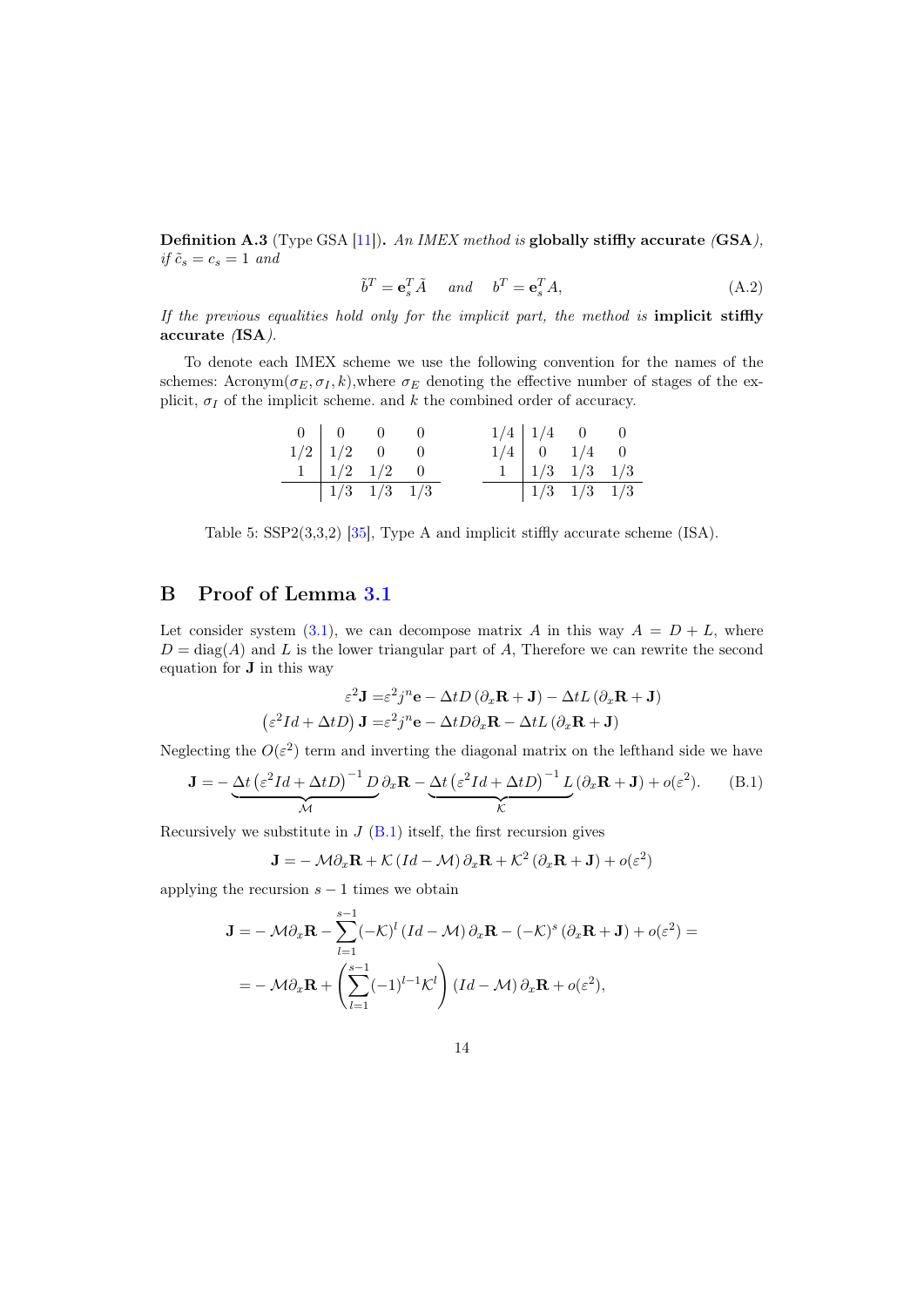where in the last equation  $K^s$  vanishes since it is a nilpotent matrix of grade s, moreover each element of matrix  $Id - \mathcal{M}$  has order  $o(\varepsilon^2)$ , from a direct computation on the general i element of the diagonal matrix we have

$$
(Id - \mathcal{M})_i = 1 - \frac{\Delta t a_{ii}}{\varepsilon^2 + \Delta t a_{ii}} = 1 - \frac{\Delta t a_{ii}}{\varepsilon^2 + \Delta t a_{ii}} = \frac{\varepsilon^2}{\varepsilon^2 + \Delta t a_{ii}}
$$

Thus the expression for J reads

$$
\mathbf{J} = -\mathcal{M}\partial_x \mathbf{R} + o(\varepsilon^2),
$$

which cancel exactly the explicit part of the semi-discretize scheme, in the  $o(\varepsilon^2)$  regime. Hence the appropriate choice for  $\mathcal M$  is given by

$$
\mathcal{M} = \Delta t \left( \varepsilon^2 I d + \Delta t D \right)^{-1} D. \tag{B.2}
$$

In table 6 we show  $M$  for different schemes using the provided method. Note that we use the same  $M$  for the adjoint equations.

| IMEX        | $\mathcal{M}(\varepsilon)$                                                                                                                             |
|-------------|--------------------------------------------------------------------------------------------------------------------------------------------------------|
| GSA(3,4,2)  | $\frac{\Delta t}{2\epsilon^2 + \Delta t}$ diag(1, 1, 1, 1)                                                                                             |
| SSP2(3,3,2) | diag $\left(\frac{\Delta t}{4\varepsilon^2 + \Delta t}, \frac{\Delta t}{4\varepsilon^2 + \Delta t}, \frac{\Delta t}{3\varepsilon^2 + \Delta t}\right)$ |

Table 6: Optimal choice of matrix  $M$  for the different IMEX schemes used.

Acknowledgement This work has been supported by EXC128, DAAD 54365630, 55866082.

## References

- [1] U. Ascher, S. Ruuth, and R. Spiteri, Implicit-explicit Runge-Kutta methods for time-dependent partial differential equations, Applied Numerical Mathematics, 25 (1997), 151–167
- [2] M. BAINES, M. CULLEN, C. FARMER, M. GILES, AND M. RABBITT, eds., 8th ICFD Conference on Numerical Methods for Fluid Dynamics. Part 2, John Wiley & Sons Ltd., Chichester, 2005. Papers from the conference held in Oxford, 2004, Internat. J. Numer. Methods Fluids 47 (2005), no. 10-11.
- [3] M. K. Banda and M. Herty, Adjoint IMEX-based schemes for control problems governed by hyperbolic conservation laws, Comp. Opt. and App., Vol. 51(2), (2012), 090-930.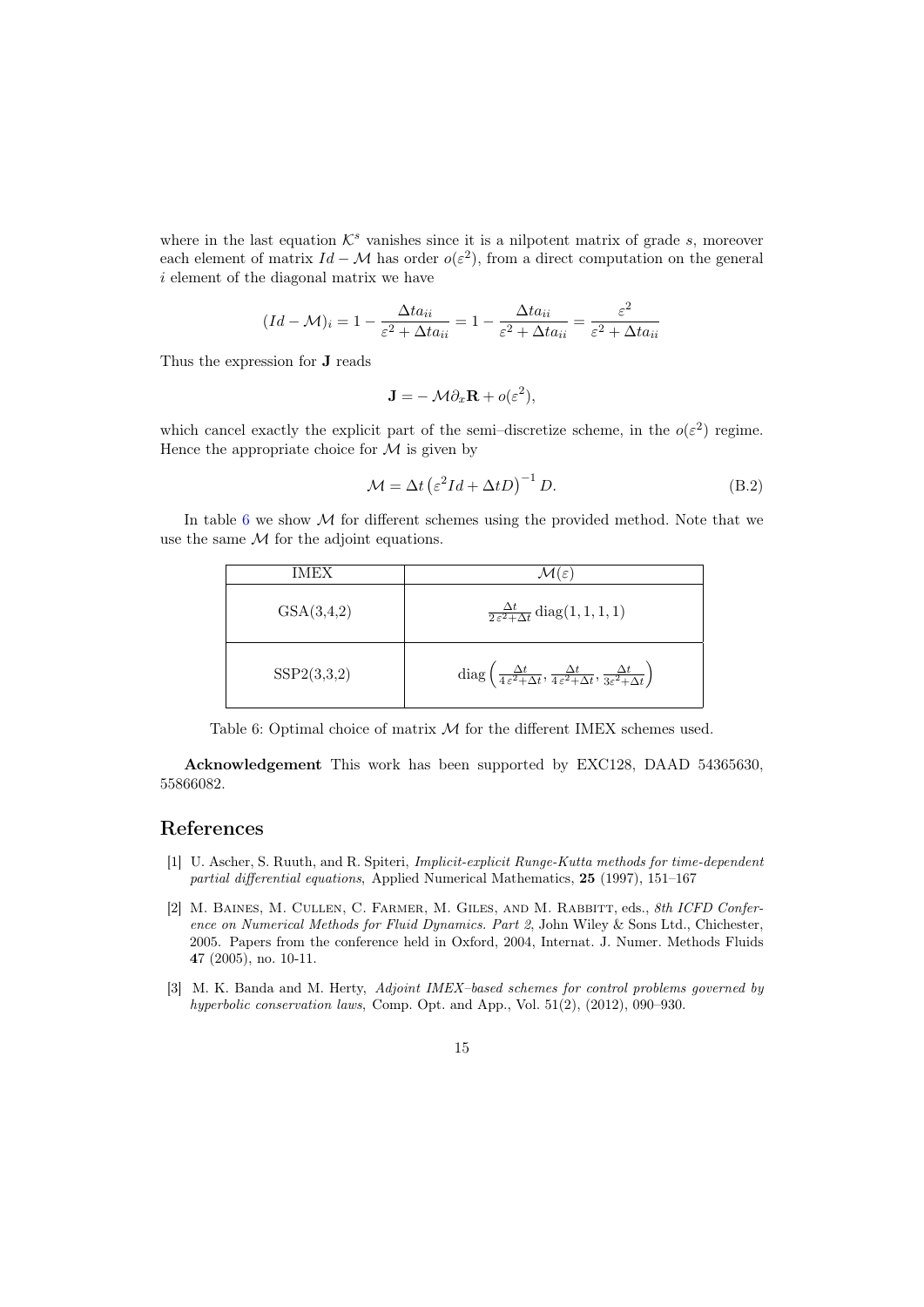- [4] S. BIANCHINI, On the shift differentiability of the flow generated by a hyperbolic system of conservation laws, Discrete Contin. Dynam. Systems, 6 (2000), pp. 329–350.
- [5] F. Bouchut and F. James, One-dimensional transport equations with discontinuous coefficients, Nonlinear Anal., 32 (1998), pp. 891–933.
- [6]  $\_\_\_\$ n Differentiability with respect to initial data for a scalar conservation law, in Hyperbolic problems: theory, numerics, applications, Vol. I (Zürich, 1998), vol. 129 of Internat. Ser. Numer. Math., Birkhäuser, Basel, 1999, pp. 113–118.
- [7]  $\_\_\_\_\_$  Duality solutions for pressureless gases, monotone scalar conservation laws, and uniqueness, Comm. Partial Differential Equations, 24 (1999), pp. 2173–2189.
- [8] F. BOUCHUT, F. JAMES, AND S. MANCINI, Uniqueness and weak stability for multidimensional transport equations with one-sided Lipschitz coefficient, Ann. Sc. Norm. Super. Pisa Cl. Sci. (5), 4 (2005), pp. 1–25.
- [9] J. F. Bonnans and J. Laurent-Varin, Computation of order conditions for symplectic partitioned Runge-Kutta schemes with application to optimal control, Numerische Mathematik, 103 (2006),  $1 - 10$
- [10] S. Boscarino, P.G. LeFloch, G. Russo, High-Order asymptotic-preserving methods for fully nonlinear relaxation problems, submitted to SIAM Journal on Scientific Computing (SISC).
- [11] S. Boscarino, L. Pareschi, and G. Russo. Implicit-explicit runge–kutta schemes for hyperbolic systems and kinetic equations in the diffusion limit.  $SIAM J.$  Scient. Comp., 35(1):A22–A51, 2013.
- [12] A. Bressan and G. Guerra, Shift-differentiability of the flow generated by a conservation law, Discrete Contin. Dynam. Systems, 3 (1997), pp. 35–58.
- [13] A. BRESSAN AND M. LEWICKA, Shift differentials of maps in BV spaces, in Nonlinear theory of generalized functions (Vienna, 1997), vol. 401 of Chapman & Hall/CRC Res. Notes Math., Chapman & Hall/CRC, Boca Raton, FL, 1999, pp. 47–61.
- [14] A. BRESSAN AND A. MARSON, A variational calculus for discontinuous solutions to conservation laws, Comm. Partial Differential Equations, 20 (1995), pp. 1491–1552.
- [15] A. Bressan and W. Shen, Optimality conditions for solutions to hyperbolic balance laws, Control methods in PDE-dynamical systems, Contemp. Math., 426 (2007), pp. 129–152.
- [16] M.H. CARPENTER, C.A. KENNEDY, Additive Runge-Kutta schemes for convection-diffusionreaction equations, Appl. Numer. Math. 44 (2003), no. 1-2, 139Ð181.
- [17] C. Castro, F. Palacios, and E. Zuazua, An alternating descent method for the optimal control of the inviscid Burgers equation in the presence of shocks, Math. Models Methods Appl. Sci., 18 (2008), pp. 369–416.
- [18] G. Dimarco and L. Pareschi, Asymptotic-Preserving IMEX Runge-Kutta methods for nonlinear kinetic equations, preprint, (2012)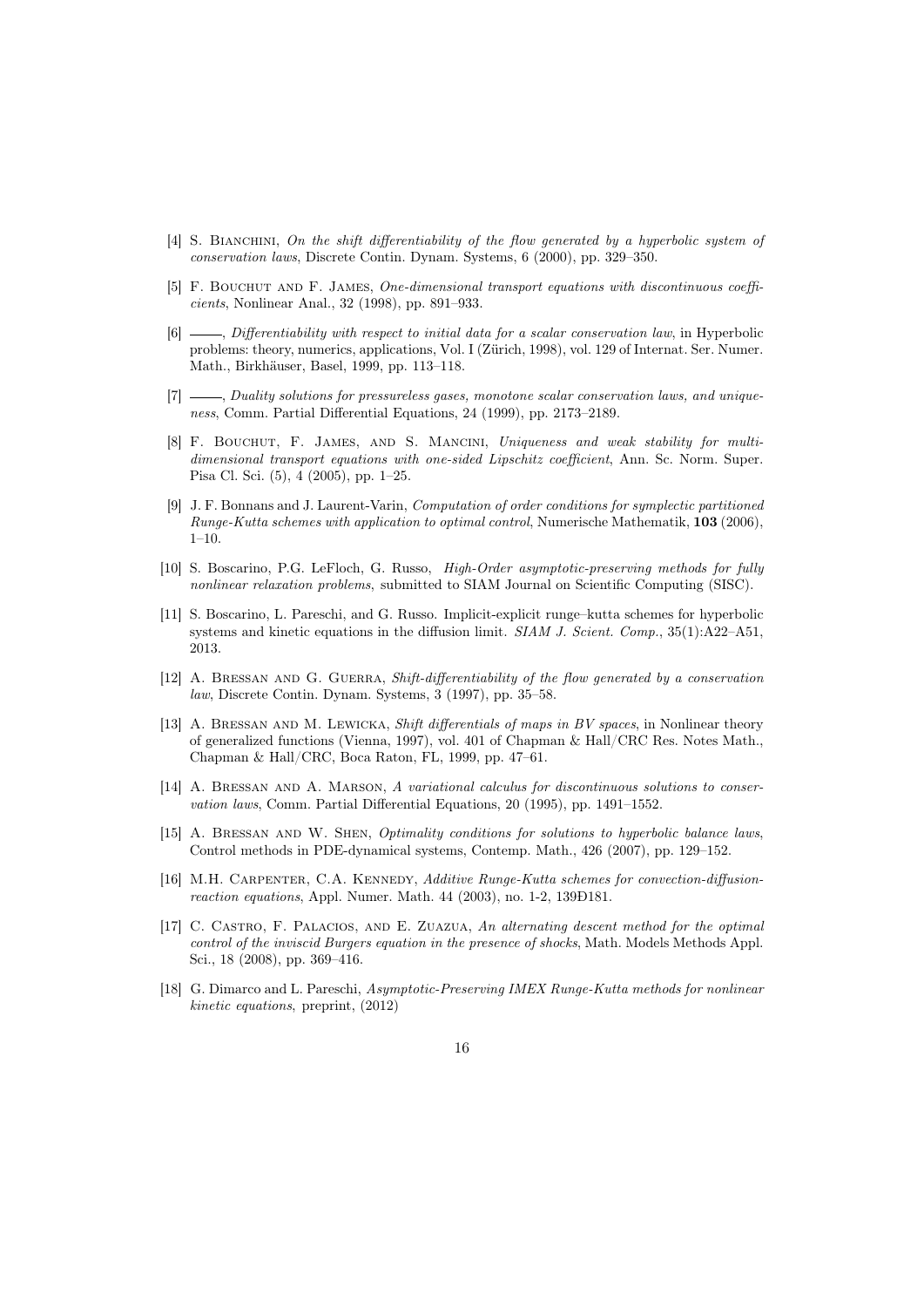- [19] A. L. Dontchev and W. W. Hager The Euler approximation in state constrained optimal control Math. Comp., 70 (2001), 173–203
- [20] A. L. Dontchev and W. W. Hager and V. M. Veliov Second–order Runge–Kutta approximations in control constrained optimal control SIAM J. Numer. Anal., 38 (2000), 202–226
- [21] M. GILES AND S. ULBRICH, Convergence of linearized and adjoint approximations for discontinuous solutions of conservation laws. Part 1: Linearized approximations and linearized output functionals, SIAM J. Numer. Anal., 48 (2010), pp. 882–904.
- [22] , Convergence of linearized and adjoint approximations for discontinuous solutions of conservation laws. Part 2: Adjoint approximations and extensions, SIAM J. Numer. Anal., 48 (2010), pp. 905–921.
- [23] M. B. GILES, Analysis of the accuracy of shock–capturing in the steady quasi 1d–euler equations, Int. J. Comput. Fluid Dynam., 5 (1996), pp. 247–258.
- [24] M. B. GILES, *Discrete adjoint approximations with shocks*, in Hyperbolic problems: theory, numerics, applications, Springer, Berlin, 2003, pp. 185–194.
- [25] M. B. Giles and N. A. Pierce, Analytic adjoint solutions for the quasi-one-dimensional Euler equations, J. Fluid Mech., 426 (2001), pp. 327–345.
- [26]  $\_\_\_\$  Adjoint error correction for integral outputs, in Error estimation and adaptive discretization methods in computational fluid dynamics, vol. 25 of Lect. Notes Comput. Sci. Eng., Springer, Berlin, 2003, pp. 47–95.
- [27] M. B. Giles and E. Süli, Adjoint methods for PDEs: a posteriori error analysis and postprocessing by duality, Acta Numer., 11 (2002), pp. 145–236.
- [28] W. W. Hager, Runge-Kutta methods in optimal control and the transformed adjoint system, Numerische Mathematik, 87 (2000), 247–282.
- [29] M. Herty and V. Schleper, Time discretizations for numerical optimization of hyperbolic problems, App. Math. Comp. 218 (2011), 183–194.
- [30] M. Herty, L. Pareschi, and S. Steffensen. Implicit-explicit runge-kutta schemes for numerical discretization of optimal control problems. to appear, SIAM J. Num. Analysis, 2013
- [31] I. Higueras, *Strong stability for additive Runge-Kutta methods* SIAM J. Num. Anal., 44 (2006), 1735–1758.
- [32] C. A. Kennedy and M. H. Carpenter Additive Runge-Kutta schemes for convection-diffusionreaction equations, Appl. Num. Math., 44 (2003), 139–181.
- [33] S. Jin and C. D. Levermore, Numerical Schemes For Hyperbolic Conservation Laws With Stiff Relaxation Terms, J. Comput. Phys, 126 (1996), pp. 449–467.
- [34] J. Lang and J. Verwer W-Methods in optimal control Preprint 2011, TU Darmstadt
	- 17